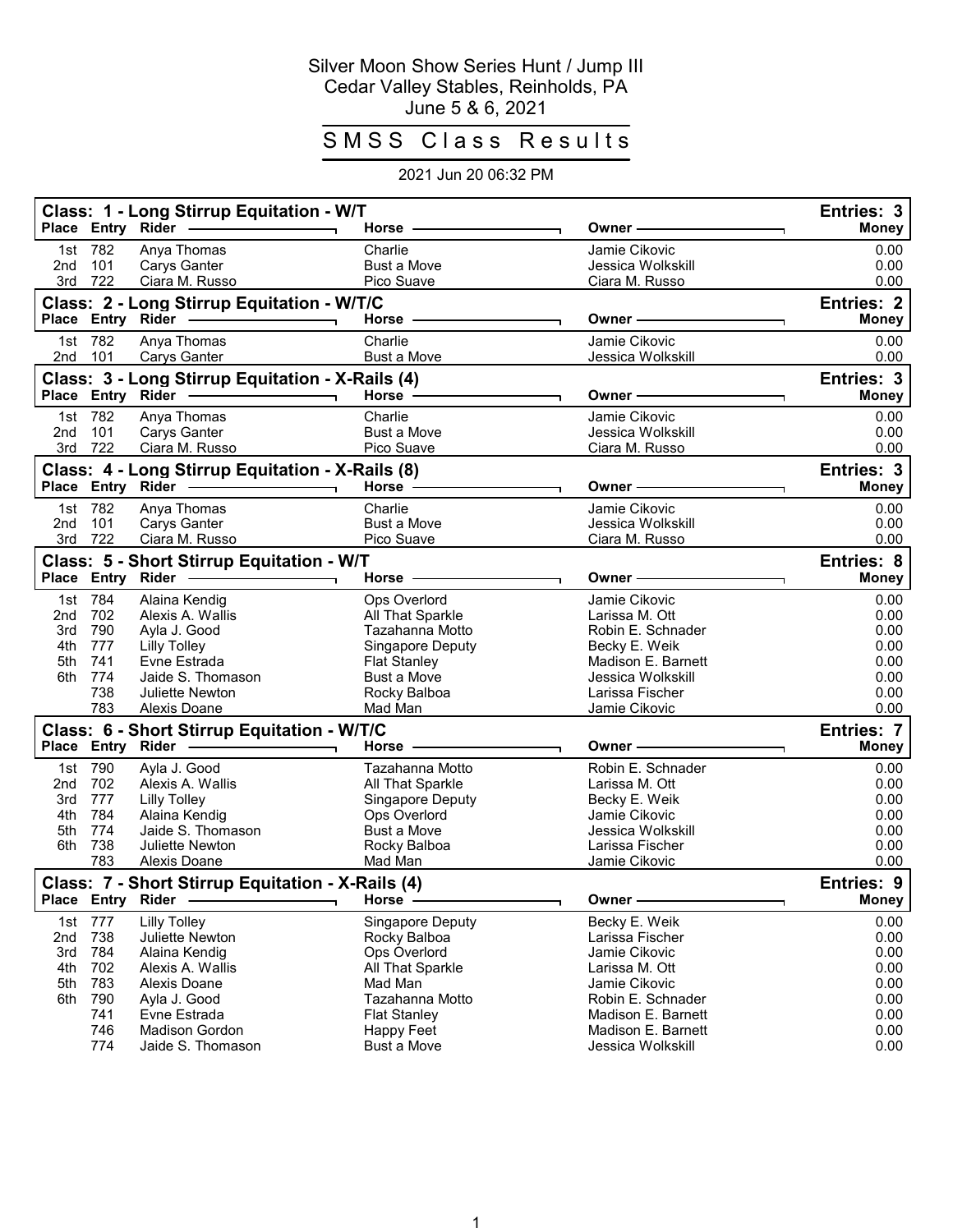|                 |                   | Class: 8 - Short Stirrup Equitation - X-Rails (8)                                                                                                                                                                                                                                                                                                                                                                                |                                        |                                          | Entries: 9        |
|-----------------|-------------------|----------------------------------------------------------------------------------------------------------------------------------------------------------------------------------------------------------------------------------------------------------------------------------------------------------------------------------------------------------------------------------------------------------------------------------|----------------------------------------|------------------------------------------|-------------------|
|                 | Place Entry Rider |                                                                                                                                                                                                                                                                                                                                                                                                                                  | Horse $-$                              | Owner -                                  | <b>Money</b>      |
| 1st             | 777               | <b>Lilly Tolley</b>                                                                                                                                                                                                                                                                                                                                                                                                              | <b>Singapore Deputy</b>                | Becky E. Weik                            | 0.00              |
| 2nd             | 738               | Juliette Newton                                                                                                                                                                                                                                                                                                                                                                                                                  | Rocky Balboa                           | Larissa Fischer                          | 0.00              |
| 3rd             | 784               | Alaina Kendig                                                                                                                                                                                                                                                                                                                                                                                                                    | Ops Overlord                           | Jamie Cikovic                            | 0.00              |
| 4th<br>5th      | 790<br>702        | Ayla J. Good<br>Alexis A. Wallis                                                                                                                                                                                                                                                                                                                                                                                                 | Tazahanna Motto<br>All That Sparkle    | Robin E. Schnader<br>Larissa M. Ott      | 0.00<br>0.00      |
| 6th             | 746               | <b>Madison Gordon</b>                                                                                                                                                                                                                                                                                                                                                                                                            | Happy Feet                             | Madison E. Barnett                       | 0.00              |
|                 | 741               | Evne Estrada                                                                                                                                                                                                                                                                                                                                                                                                                     | <b>Flat Stanley</b>                    | Madison E. Barnett                       | 0.00              |
|                 | 774               | Jaide S. Thomason                                                                                                                                                                                                                                                                                                                                                                                                                | <b>Bust a Move</b>                     | Jessica Wolkskill                        | 0.00              |
|                 | 783               | Alexis Doane                                                                                                                                                                                                                                                                                                                                                                                                                     | Mad Man                                | Jamie Cikovic                            | 0.00              |
|                 |                   | Class: 9 - Pre-Short Stirrup Equitation - W/T                                                                                                                                                                                                                                                                                                                                                                                    |                                        |                                          | Entries: 4        |
|                 | Place Entry Rider |                                                                                                                                                                                                                                                                                                                                                                                                                                  | Horse -                                | Owner -                                  | <b>Money</b>      |
|                 | 1st 111           | Kelly Neustadter                                                                                                                                                                                                                                                                                                                                                                                                                 | Mohican Star                           | Jessica Wolfskill                        | 0.00              |
| 2nd             | 110               | Adalyn Shingle                                                                                                                                                                                                                                                                                                                                                                                                                   | Splash of color                        | Jessica wolfskill                        | 0.00              |
| 3rd             | 705               | Trinity L. Vozzella                                                                                                                                                                                                                                                                                                                                                                                                              | Sona Bella                             | <b>Becky Weik</b>                        | 0.00              |
|                 | 4th 764           | Saoirse Taylor                                                                                                                                                                                                                                                                                                                                                                                                                   | Sizzle                                 | Madison E. Barnett                       | 0.00              |
|                 |                   | Class: 10 - Pre-Short Stirrup Equitation - W/T                                                                                                                                                                                                                                                                                                                                                                                   |                                        |                                          | Entries: 3        |
|                 | Place Entry Rider | $\overline{\phantom{a}}$ . The contract of $\overline{\phantom{a}}$ , $\overline{\phantom{a}}$ , $\overline{\phantom{a}}$ , $\overline{\phantom{a}}$ , $\overline{\phantom{a}}$ , $\overline{\phantom{a}}$ , $\overline{\phantom{a}}$ , $\overline{\phantom{a}}$ , $\overline{\phantom{a}}$ , $\overline{\phantom{a}}$ , $\overline{\phantom{a}}$ , $\overline{\phantom{a}}$ , $\overline{\phantom{a}}$ , $\overline{\phantom{a$ | <b>Horse</b>                           | Owner                                    | <b>Money</b>      |
|                 | 1st 111           | Kelly Neustadter                                                                                                                                                                                                                                                                                                                                                                                                                 | Mohican Star                           | Jessica Wolfskill                        | 0.00              |
| 2nd             | 110               | Adalyn Shingle                                                                                                                                                                                                                                                                                                                                                                                                                   | Splash of color                        | Jessica wolfskill                        | 0.00              |
| 3rd             | 705               | Trinity L. Vozzella                                                                                                                                                                                                                                                                                                                                                                                                              | Sona Bella                             | <b>Becky Weik</b>                        | 0.00              |
|                 |                   | Class: 11 - Pre-Short Stirrup Equitation - W/T/C                                                                                                                                                                                                                                                                                                                                                                                 |                                        |                                          | Entries: 3        |
|                 | Place Entry Rider | $\overline{\phantom{a}}$ and $\overline{\phantom{a}}$ and $\overline{\phantom{a}}$ and $\overline{\phantom{a}}$ and $\overline{\phantom{a}}$ and $\overline{\phantom{a}}$ and $\overline{\phantom{a}}$ and $\overline{\phantom{a}}$ and $\overline{\phantom{a}}$ and $\overline{\phantom{a}}$ and $\overline{\phantom{a}}$ and $\overline{\phantom{a}}$ and $\overline{\phantom{a}}$ and $\overline{\phantom{a}}$ a              | Horse                                  | Owner -                                  | Money             |
|                 | 1st 705           | Trinity L. Vozzella                                                                                                                                                                                                                                                                                                                                                                                                              | Sona Bella                             | Becky Weik                               | 0.00              |
| 2nd             | 111               | Kelly Neustadter                                                                                                                                                                                                                                                                                                                                                                                                                 | Mohican Star                           | Jessica Wolfskill                        | 0.00              |
| 3rd             | 110               | Adalyn Shingle                                                                                                                                                                                                                                                                                                                                                                                                                   | Splash of color                        | Jessica wolfskill                        | 0.00              |
|                 |                   | Class: 12 - Pre-Short Stirrup Equitation - X-Rails (2)                                                                                                                                                                                                                                                                                                                                                                           |                                        |                                          | Entries: 3        |
|                 | Place Entry Rider |                                                                                                                                                                                                                                                                                                                                                                                                                                  | Horse -                                | Owner -                                  | <b>Money</b>      |
|                 | 1st 705           | Trinity L. Vozzella                                                                                                                                                                                                                                                                                                                                                                                                              | Sona Bella                             | Becky Weik                               | 0.00              |
| 2 <sub>nd</sub> | 111               | Kelly Neustadter                                                                                                                                                                                                                                                                                                                                                                                                                 | Mohican Star                           | Jessica Wolfskill                        | 0.00              |
| 3rd             | 110               | <b>Adalyn Shingle</b>                                                                                                                                                                                                                                                                                                                                                                                                            | Splash of color                        | Jessica wolfskill                        | 0.00              |
|                 |                   | Class: 13 - Leadline - Walk                                                                                                                                                                                                                                                                                                                                                                                                      |                                        |                                          | <b>Entries: 9</b> |
|                 |                   | Place Entry Rider --------                                                                                                                                                                                                                                                                                                                                                                                                       |                                        |                                          |                   |
|                 |                   |                                                                                                                                                                                                                                                                                                                                                                                                                                  | Horse                                  | Owner –                                  | <b>Money</b>      |
|                 | 1st 755           | Savanna Good                                                                                                                                                                                                                                                                                                                                                                                                                     |                                        | Jamie Cikovic                            | 0.00              |
| 2nd             | 123               | Pamela C. Iswalt                                                                                                                                                                                                                                                                                                                                                                                                                 | Ops Overlord<br>Cupcake                | MBP EQUESTRIAN LLC                       | 0.00              |
| 3rd             | 778               | Mia R. DeNardo                                                                                                                                                                                                                                                                                                                                                                                                                   | Heads Up                               | Holli Evans                              | 0.00              |
| 4th             | 741               | Lydia Tuck                                                                                                                                                                                                                                                                                                                                                                                                                       | <b>Flat Stanley</b>                    | Madison E. Barnett                       | 0.00              |
| 5th             | 764               | Saoirse Taylor                                                                                                                                                                                                                                                                                                                                                                                                                   | Sizzle                                 | Madison E. Barnett                       | 0.00              |
| 6th             | 704               | Caden Reigert                                                                                                                                                                                                                                                                                                                                                                                                                    | Splash of color                        | Jessica wolfskill                        | 0.00              |
|                 | 714               | Sonny D. Richardson                                                                                                                                                                                                                                                                                                                                                                                                              | Edum-Up                                | Sonny D. Richardson                      | 0.00              |
|                 | 746               | Sara K. Henry                                                                                                                                                                                                                                                                                                                                                                                                                    | Happy Feet                             | Madison E. Barnett                       | 0.00              |
|                 | 775               | Kinley Fischer                                                                                                                                                                                                                                                                                                                                                                                                                   | All That Sparkle                       | Larissa M. Ott                           | 0.00              |
|                 |                   | Class: 14 - Leadline - Walk off Lead                                                                                                                                                                                                                                                                                                                                                                                             | Horse —                                | Owner -                                  | Entries: 9        |
|                 |                   | Place Entry Rider -                                                                                                                                                                                                                                                                                                                                                                                                              |                                        |                                          | <b>Money</b>      |
|                 | 1st 123           | Pamela C. Iswalt                                                                                                                                                                                                                                                                                                                                                                                                                 | Cupcake                                | MBP EQUESTRIAN LLC                       | 0.00              |
| 2nd             | 755               | Savanna Good                                                                                                                                                                                                                                                                                                                                                                                                                     | Ops Overlord                           | Jamie Cikovic                            | 0.00              |
| 3rd             | 778<br>4th 704    | Mia R. DeNardo                                                                                                                                                                                                                                                                                                                                                                                                                   | Heads Up                               | Holli Evans<br>Jessica wolfskill         | 0.00<br>0.00      |
| 5th             | 741               | Caden Reigert<br>Lydia Tuck                                                                                                                                                                                                                                                                                                                                                                                                      | Splash of color<br><b>Flat Stanley</b> | Madison E. Barnett                       | 0.00              |
|                 | 6th 764           | Saoirse Taylor                                                                                                                                                                                                                                                                                                                                                                                                                   | Sizzle                                 | Madison E. Barnett                       | 0.00              |
|                 | 714               | Sonny D. Richardson                                                                                                                                                                                                                                                                                                                                                                                                              | Edum-Up                                | Sonny D. Richardson                      | 0.00              |
|                 | 746               | Sara K. Henry                                                                                                                                                                                                                                                                                                                                                                                                                    | <b>Happy Feet</b>                      | Madison E. Barnett                       | 0.00              |
|                 | 775               | Kinley Fischer                                                                                                                                                                                                                                                                                                                                                                                                                   | All That Sparkle                       | Larissa M. Ott                           | 0.00              |
|                 |                   | Class: 15 - Leadline - W/T                                                                                                                                                                                                                                                                                                                                                                                                       |                                        |                                          | Entries: 9        |
|                 |                   | Place Entry Rider ------------                                                                                                                                                                                                                                                                                                                                                                                                   | Horse -                                | Owner -                                  | Money             |
|                 | 1st 755           | Savanna Good                                                                                                                                                                                                                                                                                                                                                                                                                     | Ops Overlord                           | Jamie Cikovic                            | 0.00              |
| 2nd             | 778               | Mia R. DeNardo                                                                                                                                                                                                                                                                                                                                                                                                                   | Heads Up                               | Holli Evans                              | 0.00              |
| 3rd             | - 123             | Pamela C. Iswalt                                                                                                                                                                                                                                                                                                                                                                                                                 | Cupcake                                | MBP EQUESTRIAN LLC                       | 0.00              |
| 4th             | 704               | Caden Reigert                                                                                                                                                                                                                                                                                                                                                                                                                    | Splash of color                        | Jessica wolfskill                        | 0.00              |
| 5th<br>6th      | 741<br>764        | Lydia Tuck                                                                                                                                                                                                                                                                                                                                                                                                                       | <b>Flat Stanley</b><br>Sizzle          | Madison E. Barnett<br>Madison E. Barnett | 0.00              |
|                 | 714               | Saoirse Taylor<br>Sonny D. Richardson                                                                                                                                                                                                                                                                                                                                                                                            | Edum-Up                                | Sonny D. Richardson                      | 0.00<br>0.00      |
|                 | 746<br>775        | Sara K. Henry<br>Kinley Fischer                                                                                                                                                                                                                                                                                                                                                                                                  | Happy Feet<br>All That Sparkle         | Madison E. Barnett<br>Larissa M. Ott     | 0.00<br>0.00      |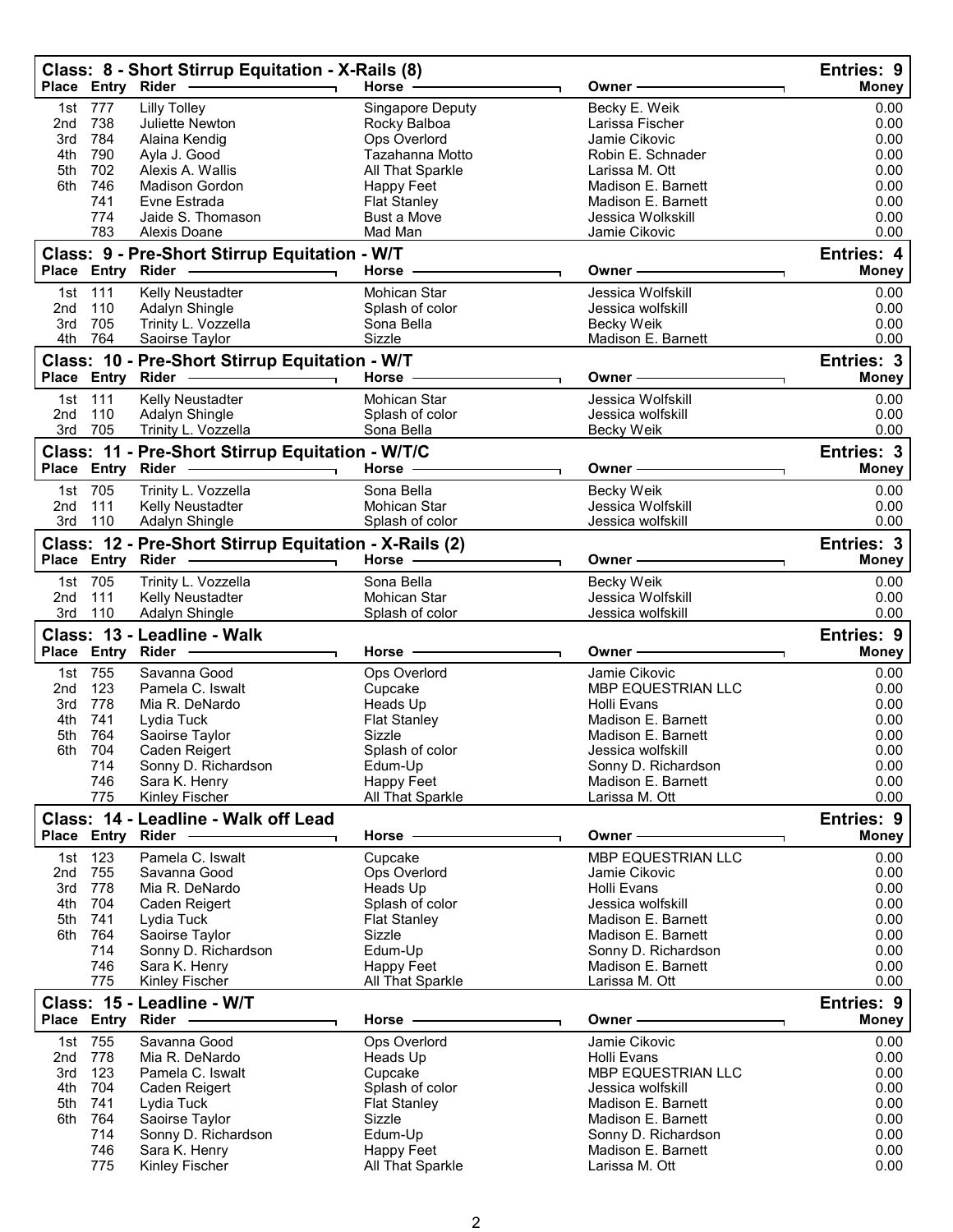|            |                    | Class: 16 - Leadline - Walk Poles (2)<br>Place Entry Rider -                                                  | Horse -                                                                                                                                                                                                                       | Owner –                                                                                                                                                                                                                        | Entries: 9<br><b>Money</b>        |
|------------|--------------------|---------------------------------------------------------------------------------------------------------------|-------------------------------------------------------------------------------------------------------------------------------------------------------------------------------------------------------------------------------|--------------------------------------------------------------------------------------------------------------------------------------------------------------------------------------------------------------------------------|-----------------------------------|
|            | 1st 755            | Savanna Good                                                                                                  | Ops Overlord                                                                                                                                                                                                                  | Jamie Cikovic                                                                                                                                                                                                                  | 0.00                              |
| 2nd        | 741                | Lydia Tuck                                                                                                    | <b>Flat Stanley</b>                                                                                                                                                                                                           | Madison E. Barnett                                                                                                                                                                                                             | 0.00                              |
| 3rd        | 123                | Pamela C. Iswalt                                                                                              | Cupcake                                                                                                                                                                                                                       | MBP EQUESTRIAN LLC                                                                                                                                                                                                             | 0.00                              |
| 4th        | 778                | Mia R. DeNardo                                                                                                | Heads Up                                                                                                                                                                                                                      | <b>Holli Evans</b>                                                                                                                                                                                                             | 0.00                              |
| 5th        | 704                | Caden Reigert                                                                                                 | Splash of color                                                                                                                                                                                                               | Jessica wolfskill                                                                                                                                                                                                              | 0.00                              |
| 6th        | 764<br>714         | Saoirse Taylor<br>Sonny D. Richardson                                                                         | Sizzle<br>Edum-Up                                                                                                                                                                                                             | Madison E. Barnett<br>Sonny D. Richardson                                                                                                                                                                                      | 0.00<br>0.00                      |
|            | 746                | Sara K. Henry                                                                                                 | Happy Feet                                                                                                                                                                                                                    | Madison E. Barnett                                                                                                                                                                                                             | 0.00                              |
|            | 775                | Kinley Fischer                                                                                                | All That Sparkle                                                                                                                                                                                                              | Larissa M. Ott                                                                                                                                                                                                                 | 0.00                              |
|            |                    | Class: 17 - Crossrail Hunter - W/T                                                                            |                                                                                                                                                                                                                               |                                                                                                                                                                                                                                | <b>Entries: 2</b>                 |
|            |                    | Place Entry Horse - The Management of the Management of the Management of the Management of the Management of | Owner -                                                                                                                                                                                                                       | $Rider -$                                                                                                                                                                                                                      | <b>Money</b>                      |
|            | 1st 722            | Pico Suave                                                                                                    | Ciara M. Russo                                                                                                                                                                                                                | Ciara M. Russo                                                                                                                                                                                                                 | 0.00                              |
|            | 2nd 731            | Apollo's Abraxas                                                                                              | Megan A. Salamone                                                                                                                                                                                                             | Megan A. Salamone                                                                                                                                                                                                              | 0.00                              |
|            |                    | Class: 18 - Crossrail Hunter - W/T/C                                                                          |                                                                                                                                                                                                                               |                                                                                                                                                                                                                                | <b>Entries: 2</b>                 |
|            |                    | Place Entry Horse - The Management of the Management of the Management of the Management of the Management of | Owner –                                                                                                                                                                                                                       | Rider - The Management of the Management of the Management of the Management of the Management of the Management of the Management of the Management of the Management of the Management of the Management of the Management o | <b>Money</b>                      |
|            | 1st 731            | Apollo's Abraxas                                                                                              | Megan A. Salamone                                                                                                                                                                                                             | Megan A. Salamone                                                                                                                                                                                                              | 0.00                              |
|            | 785                | Perfect Ice                                                                                                   | Jamie Cikovic                                                                                                                                                                                                                 | Callie Davis                                                                                                                                                                                                                   | 0.00                              |
|            |                    | Class: 19 - Crossrail Hunter - X-Rails (4)                                                                    |                                                                                                                                                                                                                               |                                                                                                                                                                                                                                | <b>Entries: 2</b>                 |
|            |                    |                                                                                                               | Owner - The Common Common Common Common Common Common Common Common Common Common Common Common Common Common Common Common Common Common Common Common Common Common Common Common Common Common Common Common Common Common | Rider - The Management of the Management of the Management of the Management of the Management of the Management of the Management of the Management of the Management of the Management of the Management of the Management o | <b>Money</b>                      |
|            | 1st 731            | Apollo's Abraxas                                                                                              | Megan A. Salamone                                                                                                                                                                                                             | Megan A. Salamone                                                                                                                                                                                                              | 0.00                              |
|            | 2nd 722            | Pico Suave                                                                                                    | Ciara M. Russo                                                                                                                                                                                                                | Ciara M. Russo                                                                                                                                                                                                                 | 0.00                              |
|            |                    | Class: 20 - Crossrail Hunter - X-Rails (8)                                                                    |                                                                                                                                                                                                                               |                                                                                                                                                                                                                                | <b>Entries: 2</b>                 |
|            |                    |                                                                                                               | Owner -                                                                                                                                                                                                                       | Rider -                                                                                                                                                                                                                        | <b>Money</b>                      |
|            | 1st 722            | Pico Suave                                                                                                    | Ciara M. Russo                                                                                                                                                                                                                | Ciara M. Russo                                                                                                                                                                                                                 | 0.00                              |
|            | 2nd 731            | Apollo's Abraxas                                                                                              | Megan A. Salamone                                                                                                                                                                                                             | Megan A. Salamone                                                                                                                                                                                                              | 0.00                              |
|            |                    | Class: 21 - Walk-Trot - Pleasure                                                                              |                                                                                                                                                                                                                               |                                                                                                                                                                                                                                | Entries: 6                        |
|            |                    | Place Entry Horse - The Management of the Management of the Management of the Management of the Management of | Owner-                                                                                                                                                                                                                        | Rider -                                                                                                                                                                                                                        | <b>Money</b>                      |
|            | 1st 104            | All That Sparkle                                                                                              | Larissa M. Ott                                                                                                                                                                                                                | Chelseay Pool                                                                                                                                                                                                                  | 0.00                              |
| 2nd        | 781                | Belle                                                                                                         | Jamie Cikovic                                                                                                                                                                                                                 | Morgan Wise                                                                                                                                                                                                                    | 0.00                              |
| 3rd        | 109                | A Christmas Wish                                                                                              | Jessica wolfskill                                                                                                                                                                                                             | Adalyn Shingle                                                                                                                                                                                                                 | 0.00                              |
| 4th        | 106                | Mohican Star                                                                                                  | Jessica Wolfskill                                                                                                                                                                                                             | Arial Meehan                                                                                                                                                                                                                   | 0.00                              |
| 5th        | 737                | Sona Bella                                                                                                    | Becky Weik                                                                                                                                                                                                                    | Lainey O. McAllister                                                                                                                                                                                                           | 0.00                              |
|            | 6th 741            | <b>Flat Stanley</b>                                                                                           | Madison E. Barnett                                                                                                                                                                                                            | Evne Estrada                                                                                                                                                                                                                   | 0.00                              |
|            |                    | Class: 22 - Walk-Trot - Equitation                                                                            |                                                                                                                                                                                                                               |                                                                                                                                                                                                                                | Entries: 6                        |
|            |                    | Place Entry Horse - and Discount of Place Entry Horse                                                         | Owner-                                                                                                                                                                                                                        | Rider -                                                                                                                                                                                                                        | <b>Money</b>                      |
|            | 1st 781            | <b>Belle</b>                                                                                                  | Jamie Cikovic                                                                                                                                                                                                                 | Morgan Wise                                                                                                                                                                                                                    | 0.00                              |
|            | 2nd 104            | All That Sparkle                                                                                              | Larissa M. Ott                                                                                                                                                                                                                | Chelseay Pool                                                                                                                                                                                                                  | 0.00                              |
| 3rd        | 109                | A Christmas Wish                                                                                              | Jessica wolfskill                                                                                                                                                                                                             | Adalyn Shingle                                                                                                                                                                                                                 | 0.00                              |
| 4th<br>5th | 737<br>106         | Sona Bella<br>Mohican Star                                                                                    | Becky Weik<br>Jessica Wolfskill                                                                                                                                                                                               | Lainey O. McAllister<br>Arial Meehan                                                                                                                                                                                           | 0.00<br>0.00                      |
|            | 6th 741            | <b>Flat Stanley</b>                                                                                           | Madison E. Barnett                                                                                                                                                                                                            | Evne Estrada                                                                                                                                                                                                                   | 0.00                              |
|            |                    | Class: 23 - Walk-Trot - Pleasure                                                                              |                                                                                                                                                                                                                               |                                                                                                                                                                                                                                | Entries: 6                        |
|            |                    | Place Entry Horse -                                                                                           | Owner-                                                                                                                                                                                                                        | <b>Rider</b>                                                                                                                                                                                                                   | Money                             |
|            | 1st 109            | A Christmas Wish                                                                                              | Jessica wolfskill                                                                                                                                                                                                             | Adalyn Shingle                                                                                                                                                                                                                 | 0.00                              |
| 2nd        | 104                | All That Sparkle                                                                                              | Larissa M. Ott                                                                                                                                                                                                                | Chelseay Pool                                                                                                                                                                                                                  | 0.00                              |
| 3rd        | 781                | Belle                                                                                                         | Jamie Cikovic                                                                                                                                                                                                                 | Morgan Wise                                                                                                                                                                                                                    | 0.00                              |
| 4th        | 106                | Mohican Star                                                                                                  | Jessica Wolfskill                                                                                                                                                                                                             | Arial Meehan                                                                                                                                                                                                                   | 0.00                              |
| 5th        | 737                | Sona Bella                                                                                                    | Becky Weik                                                                                                                                                                                                                    | Lainey O. McAllister                                                                                                                                                                                                           | 0.00                              |
| 6th        | 741                | <b>Flat Stanley</b>                                                                                           | Madison E. Barnett                                                                                                                                                                                                            | Evne Estrada                                                                                                                                                                                                                   | 0.00                              |
|            |                    | Class: 24 - Walk-Trot - Equitation                                                                            |                                                                                                                                                                                                                               |                                                                                                                                                                                                                                | Entries: 6                        |
|            |                    | Place Entry Horse -                                                                                           | Owner -                                                                                                                                                                                                                       | $Rider -$                                                                                                                                                                                                                      | <b>Money</b>                      |
|            | 1st 781            | <b>Belle</b>                                                                                                  | Jamie Cikovic                                                                                                                                                                                                                 | Morgan Wise                                                                                                                                                                                                                    | 0.00                              |
| 2nd        | 104                | All That Sparkle                                                                                              | Larissa M. Ott                                                                                                                                                                                                                | Chelseay Pool                                                                                                                                                                                                                  | 0.00                              |
| 3rd        | 109                | A Christmas Wish                                                                                              | Jessica wolfskill                                                                                                                                                                                                             | Adalyn Shingle                                                                                                                                                                                                                 | 0.00                              |
| 4th        | 737                | Sona Bella                                                                                                    | Becky Weik                                                                                                                                                                                                                    | Lainey O. McAllister                                                                                                                                                                                                           | 0.00                              |
| 5th<br>6th | 741<br>106         | <b>Flat Stanley</b><br>Mohican Star                                                                           | Madison E. Barnett<br>Jessica Wolfskill                                                                                                                                                                                       | Evne Estrada<br>Arial Meehan                                                                                                                                                                                                   | 0.00<br>0.00                      |
|            |                    |                                                                                                               |                                                                                                                                                                                                                               |                                                                                                                                                                                                                                |                                   |
|            |                    | <b>Class: 25 - Crossrail Equitation Medal</b><br>Place Entry Rider --------------                             | Horse -                                                                                                                                                                                                                       | Owner-                                                                                                                                                                                                                         | <b>Entries: 2</b><br><b>Money</b> |
|            |                    |                                                                                                               |                                                                                                                                                                                                                               |                                                                                                                                                                                                                                |                                   |
|            | 1st 748<br>2nd 127 | Julia May<br>Lilyanna Frantz                                                                                  | Remain silent<br>Copper Penny                                                                                                                                                                                                 | Becky E. Weik<br><b>Creekside Stables</b>                                                                                                                                                                                      | 0.00<br>0.00                      |
|            |                    |                                                                                                               |                                                                                                                                                                                                                               |                                                                                                                                                                                                                                |                                   |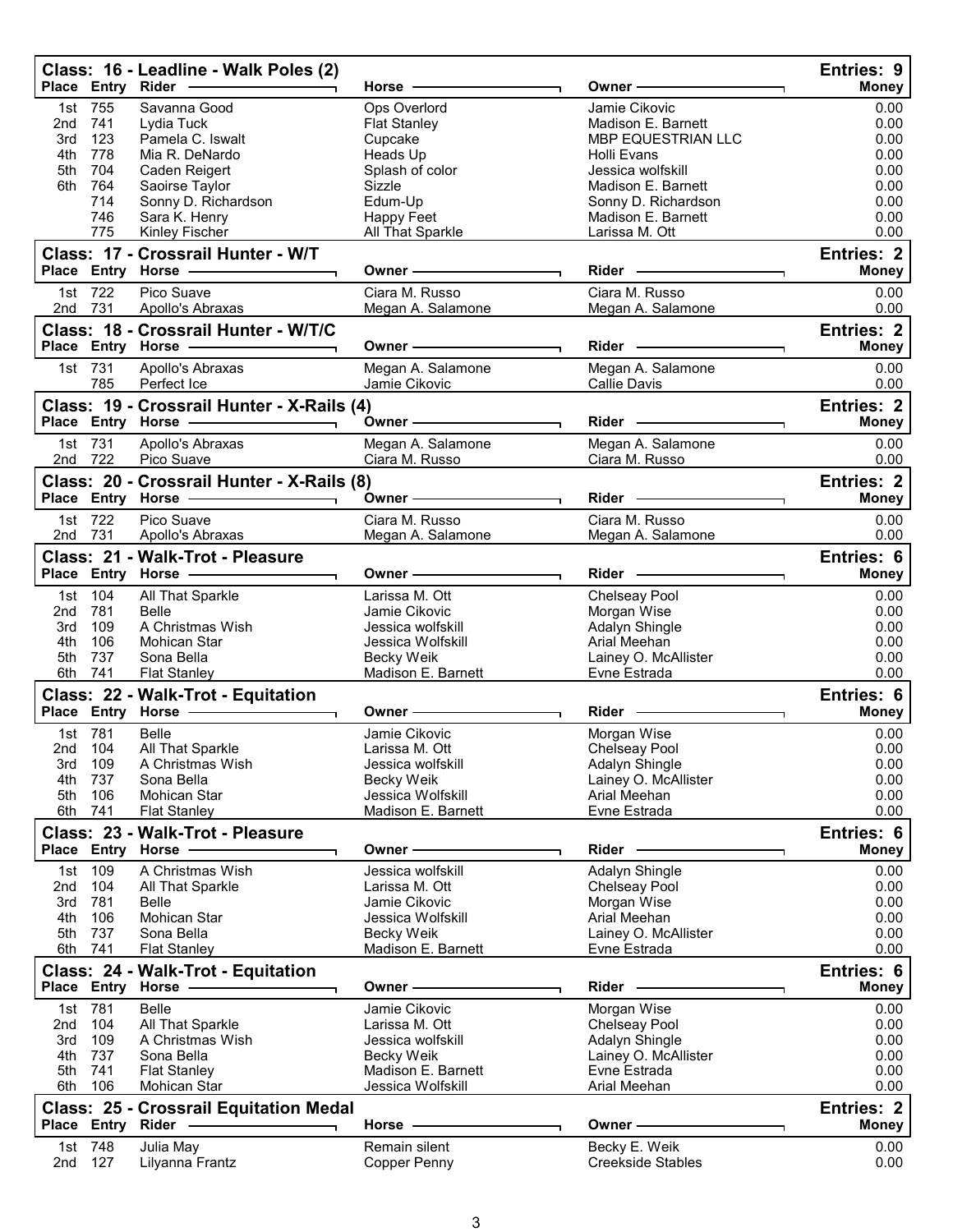|            |                    | Class: 26 - Beginner Rider - W/T<br>Place Entry Rider -         | Horse -                                       | Owner -                               | Entries: 3<br><b>Money</b> |
|------------|--------------------|-----------------------------------------------------------------|-----------------------------------------------|---------------------------------------|----------------------------|
|            | 1st 748            | Julia May                                                       | Remain silent                                 | Becky E. Weik                         | 0.00                       |
| 2nd        | 127                | Lilyanna Frantz                                                 | Copper Penny                                  | <b>Creekside Stables</b>              | 0.00                       |
| 3rd        | 124                | Kaitlyn Recam                                                   | Bust a Move                                   | Jessica Wolkskill                     | 0.00                       |
|            |                    | Class: 27 - Beginner Rider - W/T/C                              | $Horse -$                                     | Owner —                               | Entries: 3<br><b>Money</b> |
|            | 1st 748            | Julia May                                                       | Remain silent                                 | Becky E. Weik                         | 0.00                       |
| 2nd        | 127                | Lilyanna Frantz                                                 | Copper Penny                                  | <b>Creekside Stables</b>              | 0.00                       |
| 3rd        | 124                | Kaitlyn Recam                                                   | Bust a Move                                   | Jessica Wolkskill                     | 0.00                       |
|            |                    | Class: 28 - Beginner Rider - X-Rails (4)<br>Place Entry Rider - | Horse $-$                                     | Owner —                               | Entries: 3<br><b>Money</b> |
|            | 1st 748            | Julia May                                                       | Remain silent                                 | Becky E. Weik                         | 0.00                       |
| 2nd        | 127                | Lilyanna Frantz                                                 | Copper Penny                                  | <b>Creekside Stables</b>              | 0.00                       |
| 3rd        | 124                | Kaitlyn Recam                                                   | Bust a Move                                   | Jessica Wolkskill                     | 0.00                       |
|            |                    | Class: 29 - Beginner Rider - X-Rails (8)                        |                                               |                                       | Entries: 3                 |
|            |                    |                                                                 | Horse $-$                                     | Owner ——                              | <b>Money</b>               |
| 2nd        | 1st 748<br>127     | Julia May                                                       | Remain silent                                 | Becky E. Weik<br>Creekside Stables    | 0.00<br>0.00               |
|            | 3rd 124            | Lilyanna Frantz<br>Kaitlyn Recam                                | Copper Penny<br>Bust a Move                   | Jessica Wolkskill                     | 0.00                       |
|            |                    | Class: 30 - Green Hunter - O/F                                  |                                               |                                       | Entries: 6                 |
|            |                    | Place Entry Horse -------------                                 | Owner -                                       | Rider -                               | <b>Money</b>               |
|            | 1st 721            | Savannah                                                        | Robin E. Schnader                             | Christina Bozhko                      | 0.00                       |
| 2nd        | 793                | Zander                                                          | Infinite Equine Group                         | Gianna L. Grupp                       | 0.00                       |
| 3rd        | 744                | Mr. Blue Sky                                                    | Madison E. Barnett                            | Madison E. Barnett                    | 0.00                       |
| 4th<br>5th | 128<br>765         | Math Major<br><b>Island Star</b>                                | Becky E. Weik<br><b>Heidi Douts</b>           | Alyssa Tucci<br>Gabrielle Nguyen      | 0.00<br>0.00               |
|            | 735                | <b>Big Bang</b>                                                 | Creekside Stables                             | Reagan Bright                         | 0.00                       |
|            |                    | Class: 31 - Green Hunter - O/F                                  |                                               |                                       | Entries: 6                 |
|            |                    | Place Entry Horse -                                             | Owner –                                       | Rider -                               | <b>Money</b>               |
|            | 1st 765            | <b>Island Star</b>                                              | <b>Heidi Douts</b>                            | Gabrielle Nguyen                      | 0.00                       |
| 2nd        | 128                | Math Major                                                      | Becky E. Weik                                 | Alyssa Tucci                          | 0.00                       |
| 3rd        | 744                | Mr. Blue Sky                                                    | Madison E. Barnett                            | Madison E. Barnett                    | 0.00                       |
| 4th<br>5th | 721<br>793         | Savannah<br>Zander                                              | Robin E. Schnader<br>Infinite Equine Group    | Christina Bozhko<br>Gianna L. Grupp   | 0.00<br>0.00               |
| 6th        | 735                | Big Bang                                                        | Creekside Stables                             | Reagan Bright                         | 0.00                       |
|            |                    | Class: 32 - Green Hunter - O/F                                  |                                               |                                       | Entries: 6                 |
|            |                    | Place Entry Horse -                                             | Owner –                                       | Rider -                               | Money                      |
|            | 1st 128            | Math Major                                                      | Becky E. Weik                                 | Alyssa Tucci                          | 0.00                       |
| 2nd        | 765                | <b>Island Star</b>                                              | Heidi Douts                                   | Gabrielle Nguyen                      | 0.00                       |
|            | 3rd 793<br>4th 744 | Zander<br>Mr. Blue Sky                                          | Infinite Equine Group<br>Madison E. Barnett   | Gianna L. Grupp<br>Madison E. Barnett | 0.00<br>0.00               |
|            | 5th 721            | Savannah                                                        | Robin E. Schnader                             | Christina Bozhko                      | 0.00                       |
|            | 6th 735            | <b>Big Bang</b>                                                 | <b>Creekside Stables</b>                      | Reagan Bright                         | 0.00                       |
|            |                    | Class: 33 - Green Hunter - U/S<br>Place Entry Horse -           | Owner —                                       | Rider -                               | Entries: 6<br><b>Money</b> |
|            |                    |                                                                 |                                               |                                       |                            |
|            | 1st 765<br>2nd 793 | <b>Island Star</b><br>Zander                                    | Heidi Douts<br>Infinite Equine Group          | Gabrielle Nguyen<br>Gianna L. Grupp   | 0.00<br>0.00               |
|            | 3rd 744            | Mr. Blue Sky                                                    | Madison E. Barnett                            | Madison E. Barnett                    | 0.00                       |
|            | 4th 128            | Math Major                                                      | Becky E. Weik                                 | Alyssa Tucci                          | 0.00                       |
|            | 5th 735<br>6th 721 | <b>Big Bang</b><br>Savannah                                     | <b>Creekside Stables</b><br>Robin E. Schnader | Reagan Bright<br>Christina Bozhko     | 0.00<br>0.00               |
|            |                    | Class: 34 - Novice Equitation - O/F                             |                                               |                                       | Entries: 3                 |
|            |                    | Place Entry Rider -                                             | Horse —                                       | Owner -                               | Money                      |
|            | 1st 795            | Saxtyn R. Lutz                                                  | Dream Come True                               | Stephanie Krzak                       | 0.00                       |
|            | 2nd 700            | Abigail J. Hartz                                                | Singapore Deputy                              | Rebecca E. Weik                       | 0.00                       |
|            | 3rd 709            | Maegyn MacLean                                                  | Severi                                        | Jessica Wolfskill                     | 0.00                       |
|            |                    | Class: 35 - Novice Equitation - O/F                             |                                               |                                       | Entries: 3                 |
|            |                    |                                                                 |                                               |                                       |                            |
|            |                    |                                                                 | Horse -                                       | Owner -                               | <b>Money</b>               |
| 2nd        | 1st 700<br>795     | Abigail J. Hartz<br>Saxtyn R. Lutz                              | Singapore Deputy<br>Dream Come True           | Rebecca E. Weik<br>Stephanie Krzak    | 0.00<br>0.00               |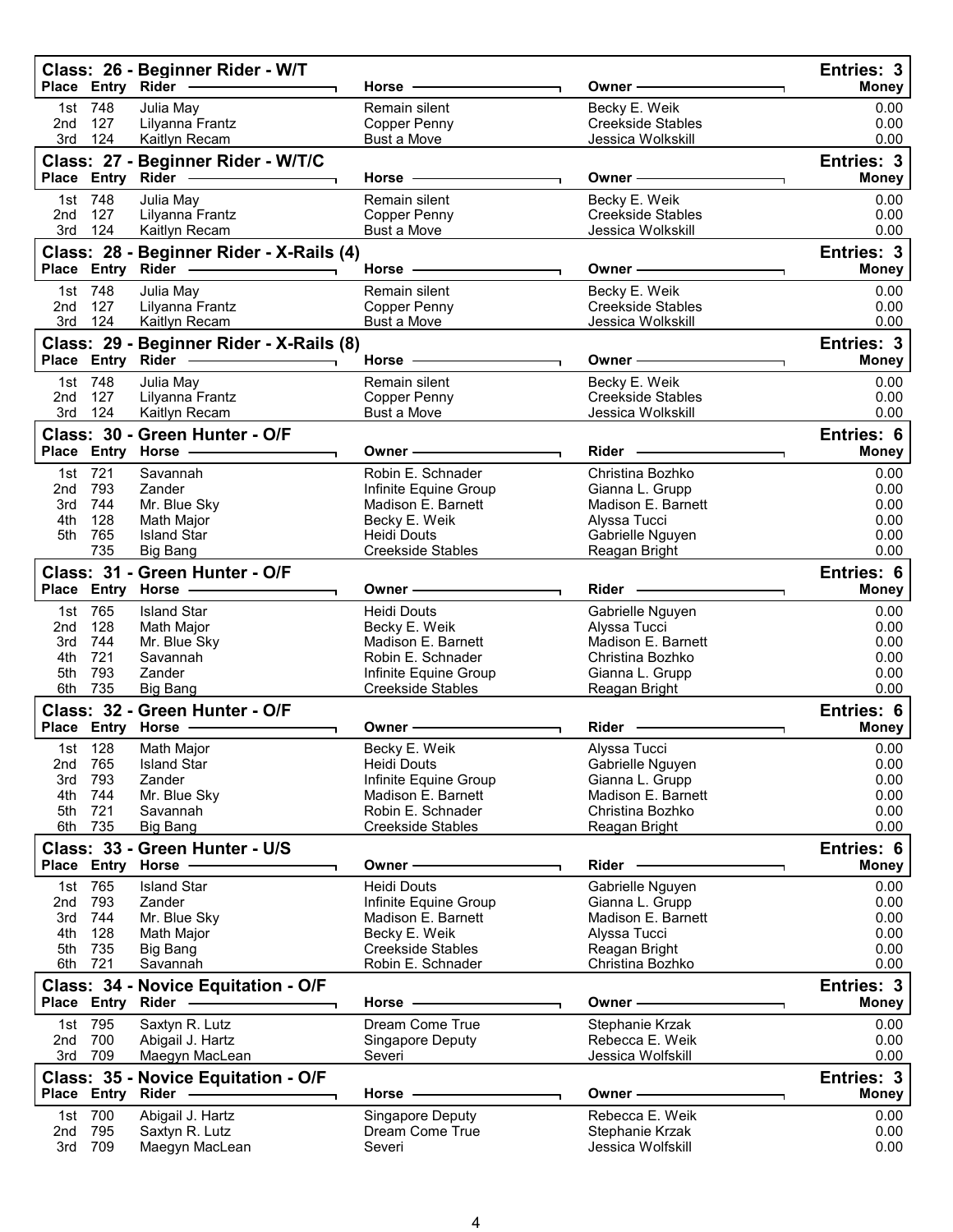|                                                                                  | Class: 36 - Novice Equitation - O/F<br>Place Entry Rider -                                                                             | Horse ·                                                                                                                   | Owner-                                                                                                                                                          | Entries: 3<br><b>Money</b>                   |
|----------------------------------------------------------------------------------|----------------------------------------------------------------------------------------------------------------------------------------|---------------------------------------------------------------------------------------------------------------------------|-----------------------------------------------------------------------------------------------------------------------------------------------------------------|----------------------------------------------|
| 1st 795<br>700<br>2nd<br>709<br>3rd                                              | Saxtyn R. Lutz<br>Abigail J. Hartz<br>Maegyn MacLean                                                                                   | Dream Come True<br>Singapore Deputy<br>Severi                                                                             | Stephanie Krzak<br>Rebecca E. Weik<br>Jessica Wolfskill                                                                                                         | 0.00<br>0.00<br>0.00                         |
| Place Entry                                                                      | Class: 37 - Novice Equitation - U/S<br>Rider <b>Container Container</b>                                                                | $Horse -$                                                                                                                 | Owner —                                                                                                                                                         | Entries: 3<br><b>Money</b>                   |
| 795<br>1st<br>709<br>2nd<br>700<br>3rd                                           | Saxtyn R. Lutz<br>Maegyn MacLean<br>Abigail J. Hartz                                                                                   | Dream Come True<br>Severi<br>Singapore Deputy                                                                             | Stephanie Krzak<br>Jessica Wolfskill<br>Rebecca E. Weik                                                                                                         | 0.00<br>0.00<br>0.00                         |
|                                                                                  | Class: 38 - Modified Hunter - O/F<br>Place Entry Horse -                                                                               | Owner -                                                                                                                   | Rider —                                                                                                                                                         | <b>Entries: 2</b><br><b>Money</b>            |
| 130<br>1st<br>727<br>2nd                                                         | Rocky Balboa<br>Bar B Nulas Black Gold                                                                                                 | Larissa Fischer<br>Roaming Gypsy Dream Farm                                                                               | Larissa Fischer<br>Katelyn A. Riehl                                                                                                                             | 0.00<br>0.00                                 |
|                                                                                  | Class: 39 - Modified Hunter - O/F<br>Place Entry Horse -                                                                               | Owner –                                                                                                                   | Rider -                                                                                                                                                         | Entries: 3<br><b>Money</b>                   |
| 130<br>1st<br>727<br>2nd<br>794<br>3rd                                           | Rocky Balboa<br>Bar B Nulas Black Gold<br>Khozmik Enkanted                                                                             | Larissa Fischer<br>Roaming Gypsy Dream Farm<br>Robin E. Schnader                                                          | Larissa Fischer<br>Katelyn A. Riehl<br>Meredith P. Longer                                                                                                       | 0.00<br>0.00<br>0.00                         |
|                                                                                  | Class: 40 - Modified Hunter - O/F<br>Place Entry Horse -                                                                               | Owner -                                                                                                                   | Rider —                                                                                                                                                         | <b>Entries: 2</b><br><b>Money</b>            |
| 130<br>1st<br>727<br>2nd                                                         | Rocky Balboa<br>Bar B Nulas Black Gold                                                                                                 | Larissa Fischer<br>Roaming Gypsy Dream Farm                                                                               | Larissa Fischer<br>Katelyn A. Riehl                                                                                                                             | 0.00<br>0.00                                 |
|                                                                                  | Class: 41 - Modified Hunter - U/S<br>Place Entry Horse -                                                                               | Owner –                                                                                                                   | $Rider \nightharpoonup$                                                                                                                                         | <b>Entries: 2</b><br><b>Money</b>            |
| 130<br>1st<br>727<br>2nd                                                         | Rocky Balboa<br>Bar B Nulas Black Gold                                                                                                 | Larissa Fischer<br>Roaming Gypsy Dream Farm                                                                               | Larissa Fischer<br>Katelyn A. Riehl                                                                                                                             | 0.00<br>0.00                                 |
|                                                                                  | Class: 42 - Pleasure Horse/Pony - O/F<br>Place Entry Horse -                                                                           | Owner —                                                                                                                   | $Rider -$                                                                                                                                                       | <b>Entries: 2</b><br><b>Money</b>            |
| 1st 793<br>771<br>2nd                                                            | Zander<br>Miss Quick Bars                                                                                                              | Infinite Equine Group<br>Emma Spong                                                                                       | Gianna L. Grupp<br>Emma Spong                                                                                                                                   | 0.00<br>0.00                                 |
|                                                                                  | Class: 43 - Pleasure Horse/Pony - O/F<br>Place Entry Horse -                                                                           | Owner -                                                                                                                   | Rider -                                                                                                                                                         | <b>Entries: 2</b><br><b>Money</b>            |
| 771<br>1st<br>2nd 793                                                            | Miss Quick Bars<br>Zander                                                                                                              | Emma Spong<br>Infinite Equine Group                                                                                       | Emma Spong<br>Gianna L. Grupp                                                                                                                                   | 0.00<br>0.00                                 |
|                                                                                  | Class: 44 - Pleasure Horse/Pony - O/F<br>Place Entry Horse - The Control of the Control of Theorem 1999                                | Owner -                                                                                                                   | Rider                                                                                                                                                           | Entries: 2<br><b>Money</b>                   |
| 1st 771<br>2nd 793                                                               | Miss Quick Bars<br>Zander                                                                                                              | Emma Spong<br>Infinite Equine Group                                                                                       | Emma Spong<br>Gianna L. Grupp                                                                                                                                   | 0.00<br>0.00                                 |
| Place Entry Horse                                                                | Class: 45 - Pleasure Horse/Pony - U/S                                                                                                  | Owner -                                                                                                                   | Rider                                                                                                                                                           | Entries: 3<br><b>Money</b>                   |
| 1st 734<br>771<br>2nd<br>793<br>3rd                                              | Talk of the Town<br>Miss Quick Bars<br>Zander                                                                                          | <b>Jill Distler</b><br>Emma Spong<br>Infinite Equine Group                                                                | <b>Jill Distler</b><br>Emma Spong<br>Gianna L. Grupp                                                                                                            | 0.00<br>0.00<br>0.00                         |
|                                                                                  | Class: 46 - Open Equitation - O/F<br>Place Entry Rider -                                                                               | Horse                                                                                                                     | Owner -                                                                                                                                                         | Entries: 5<br><b>Money</b>                   |
| 1st 789<br>734<br>2nd<br>3rd<br>116<br>4th<br>105<br>5th<br>732                  | Éilis G. Dilorio<br><b>Jill Distler</b><br>Mackenzie J. Peffley<br><b>Madison Essig</b><br>Megan A. Salamone                           | Leap of Faith<br>Talk of the Town<br>5507116 Farnley Fiona Fairytale<br><b>Tequila Sunrise</b><br><b>Copper Penny</b>     | Éilis G. Dilorio<br><b>Jill Distler</b><br>5565431 Mackenzie J. Peffley<br>5507116<br><b>Mallory Barr</b><br><b>Creekside Stables</b>                           | 0.00<br>0.00<br>0.00<br>0.00<br>0.00         |
| Place Entry                                                                      | Class: 47 - Open Equitation - O/F<br>Rider                                                                                             | Horse                                                                                                                     | Owner -                                                                                                                                                         | Entries: 6<br><b>Money</b>                   |
| 734<br>1st<br>789<br>2nd<br>114<br>3rd<br>116<br>4th<br>732<br>5th<br>105<br>6th | <b>Jill Distler</b><br>Éilis G. Dilorio<br><b>Madison Grejdus</b><br>Mackenzie J. Peffley<br>Megan A. Salamone<br><b>Madison Essig</b> | Talk of the Town<br>Leap of Faith<br>Sparkle<br>5507116 Farnley Fiona Fairytale<br>Copper Penny<br><b>Tequila Sunrise</b> | <b>Jill Distler</b><br>Éilis G. Dilorio<br><b>Madison Grejdus</b><br>5507116<br>5565431 Mackenzie J. Peffley<br><b>Creekside Stables</b><br><b>Mallory Barr</b> | 0.00<br>0.00<br>0.00<br>0.00<br>0.00<br>0.00 |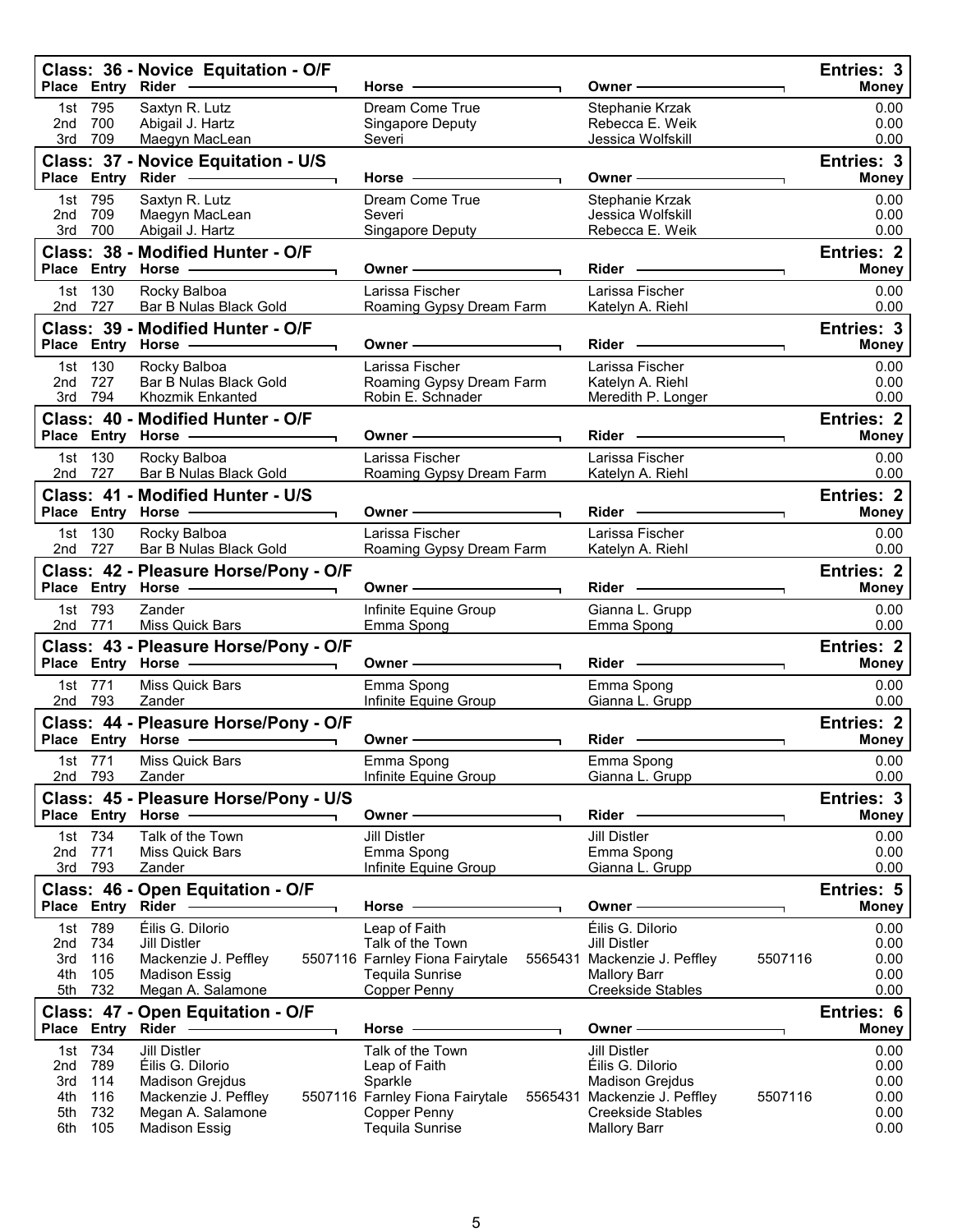|                   |                       | Class: 48 - Open Equitation - O/F<br>Place Entry Rider ------------                                                             | Horse                                                                                | Owner -                                                                            |         | Entries: 6<br>Money               |
|-------------------|-----------------------|---------------------------------------------------------------------------------------------------------------------------------|--------------------------------------------------------------------------------------|------------------------------------------------------------------------------------|---------|-----------------------------------|
| 2nd<br>3rd        | 1st 734<br>105<br>789 | <b>Jill Distler</b><br><b>Madison Essig</b><br>Éilis G. Dilorio                                                                 | Talk of the Town<br><b>Tequila Sunrise</b><br>Leap of Faith                          | <b>Jill Distler</b><br><b>Mallory Barr</b><br>Éilis G. Dilorio                     |         | 0.00<br>0.00<br>0.00              |
| 4th<br>5th        | 114<br>732<br>116     | <b>Madison Grejdus</b><br>Megan A. Salamone<br>Mackenzie J. Peffley                                                             | Sparkle<br>Copper Penny<br>5507116 Farnley Fiona Fairytale                           | <b>Madison Grejdus</b><br><b>Creekside Stables</b><br>5565431 Mackenzie J. Peffley | 5507116 | 0.00<br>0.00<br>0.00              |
|                   |                       | Class: 49 - Open Equitation - U/S                                                                                               | Horse                                                                                | Owner-                                                                             |         | <b>Entries: 5</b><br><b>Money</b> |
|                   | 1st 734               | Place Entry Rider - 2006<br><b>Jill Distler</b>                                                                                 | Talk of the Town                                                                     | <b>Jill Distler</b>                                                                |         | 0.00                              |
| 2nd<br>3rd<br>4th | 732<br>105<br>789     | Megan A. Salamone<br><b>Madison Essig</b><br>Éilis G. Dilorio                                                                   | Copper Penny<br><b>Tequila Sunrise</b><br>Leap of Faith                              | Creekside Stables<br><b>Mallory Barr</b><br>Éilis G. Dilorio                       |         | 0.00<br>0.00<br>0.00              |
|                   | 116                   | Mackenzie J. Peffley                                                                                                            | 5507116 Farnley Fiona Fairytale 5565431 Mackenzie J. Peffley                         |                                                                                    | 5507116 | 0.00                              |
|                   |                       | Class: 50 - Junior / Adult Equitation Medal<br>Place Entry Rider -                                                              | Horse -                                                                              | Owner-                                                                             |         | <b>Entries: 6</b><br><b>Money</b> |
| 1st               | 128                   | Alyssa Tucci                                                                                                                    | Math Major                                                                           | Becky E. Weik                                                                      |         | 0.00                              |
| 2nd<br>3rd        | 734<br>133            | Jill Distler<br>Madison Kuhn                                                                                                    | Talk of the Town<br>Soldier Boy                                                      | <b>Jill Distler</b><br>Madison Kuhn                                                |         | 0.00<br>0.00                      |
| 4th               | 114                   | <b>Madison Grejdus</b>                                                                                                          | Sparkle                                                                              | <b>Madison Grejdus</b>                                                             |         | 0.00                              |
| 5th<br>6th        | 116<br>769            | Mackenzie J. Peffley<br>Gabrielle Nguyen                                                                                        | 5507116 Farnley Fiona Fairytale 5565431 Mackenzie J. Peffley<br>It's All Greek to Me | Gabrielle Nguyen                                                                   | 5507116 | 0.00<br>0.00                      |
|                   |                       | Class: 51 - Low/Open Hunter - O/F                                                                                               |                                                                                      |                                                                                    |         | <b>Entries: 5</b>                 |
|                   | 102                   | Place Entry Horse - The Management of the Management of the Management of the Management of the Management of<br>Destined to be | Owner -<br>Larissa Fischer                                                           | Rider -                                                                            |         | <b>Money</b>                      |
| 1st.<br>2nd       | 794                   | Khozmik Enkanted                                                                                                                | Robin E. Schnader                                                                    | Ella Register<br>Meredith P. Longer                                                |         | 0.00<br>0.00                      |
| 3rd               | 747                   | Ruby Tuesday Lf                                                                                                                 | 5542110 Melissa M. Pulliam                                                           | 5456009 Madison Kuhn                                                               |         | 0.00                              |
| 4th<br>5th        | 122<br>769            | <b>Tequila Sunrise</b><br>It's All Greek to Me                                                                                  | <b>Mallory Barr</b><br>Gabrielle Nguyen                                              | <b>Mallory Barr</b><br>Gabrielle Nguyen                                            |         | 0.00<br>0.00                      |
|                   |                       | Class: 52 - Low/Open Hunter - O/F                                                                                               |                                                                                      |                                                                                    |         | <b>Entries: 4</b>                 |
|                   |                       | Place Entry Horse -                                                                                                             | Owner –                                                                              | Rider -                                                                            |         | <b>Money</b>                      |
|                   | 1st 747               | Ruby Tuesday Lf                                                                                                                 | 5542110 Melissa M. Pulliam                                                           | 5456009 Madison Kuhn                                                               |         | 0.00                              |
| 2nd<br>3rd        | 122<br>102            | Tequila Sunrise<br>Destined to be                                                                                               | <b>Mallory Barr</b><br>Larissa Fischer                                               | <b>Mallory Barr</b><br>Ella Register                                               |         | 0.00<br>0.00                      |
| 4th               | 794                   | Khozmik Enkanted                                                                                                                | Robin E. Schnader                                                                    | Meredith P. Longer                                                                 |         | 0.00                              |
|                   |                       | Class: 53 - Low/Open Hunter - O/F<br>Place Entry Horse -------------                                                            | Owner –                                                                              | Rider -                                                                            |         | <b>Entries: 4</b><br><b>Money</b> |
|                   | 1st 102               | Destined to be                                                                                                                  | Larissa Fischer                                                                      | Ella Register                                                                      |         | 0.00                              |
|                   | 2nd 794               | Khozmik Enkanted                                                                                                                | Robin E. Schnader                                                                    | Meredith P. Longer                                                                 |         | 0.00                              |
| 3rd               | 122<br>4th 747        | <b>Tequila Sunrise</b><br>Ruby Tuesday Lf                                                                                       | <b>Mallory Barr</b><br>5542110 Melissa M. Pulliam                                    | <b>Mallory Barr</b><br>5456009 Madison Kuhn                                        |         | 0.00<br>0.00                      |
|                   |                       | Class: 54 - Low/Open Hunter - U/S                                                                                               |                                                                                      |                                                                                    |         | Entries: 4                        |
|                   |                       | Place Entry Horse -                                                                                                             | Owner ————                                                                           | Rider —                                                                            |         | <b>Money</b>                      |
|                   | 1st 747               | Ruby Tuesday Lf                                                                                                                 | 5542110 Melissa M. Pulliam                                                           | 5456009 Madison Kuhn                                                               |         | 0.00                              |
| 2nd<br>3rd        | 794<br>102            | Khozmik Enkanted<br>Destined to be                                                                                              | Robin E. Schnader<br>Larissa Fischer                                                 | Meredith P. Longer<br>Ella Register                                                |         | 0.00<br>0.00                      |
|                   | 4th 122               | <b>Tequila Sunrise</b>                                                                                                          | <b>Mallory Barr</b>                                                                  | <b>Mallory Barr</b>                                                                |         | 0.00                              |
|                   |                       | Class: 55 - Pony / Horse Medal<br>Place Entry Horse -                                                                           | Owner —                                                                              | Rider —                                                                            |         | Entries: 0<br><b>Money</b>        |
|                   |                       | Class: 56 - Low Children's / Children's Hunter Pony - O/F<br>Place Entry Horse -                                                | Owner -                                                                              | Rider ——                                                                           |         | <b>Entries: 2</b><br><b>Money</b> |
|                   | 1st 771               | Miss Quick Bars                                                                                                                 | Emma Spong                                                                           | Emma Spong                                                                         |         | 0.00                              |
|                   | 2nd 789               | Leap of Faith                                                                                                                   | Éilis G. Dilorio                                                                     | Éilis G. Dilorio                                                                   |         | 0.00                              |
|                   |                       | Class: 57 - Low Children's / Children's Hunter Pony - O/F<br>Place Entry Horse -                                                | Owner -                                                                              | Rider -                                                                            |         | <b>Entries: 2</b><br><b>Money</b> |
|                   | 1st 789               | Leap of Faith                                                                                                                   | Éilis G. Dilorio                                                                     | Éilis G. Dilorio                                                                   |         | 0.00                              |
| 2nd 771           |                       | Miss Quick Bars                                                                                                                 | Emma Spong                                                                           | Emma Spong                                                                         |         | 0.00                              |
|                   |                       | Class: 58 - Low Children's / Children's Hunter Pony - O/F<br>Place Entry Horse -                                                | Owner -                                                                              | Rider -                                                                            |         | <b>Entries: 2</b><br><b>Money</b> |
|                   | 1st 789               | Leap of Faith                                                                                                                   | Éilis G. Dilorio                                                                     | Éilis G. Dilorio                                                                   |         | 0.00                              |
| 2nd               | 771                   | Miss Quick Bars                                                                                                                 | Emma Spong                                                                           | Emma Spong                                                                         |         | 0.00                              |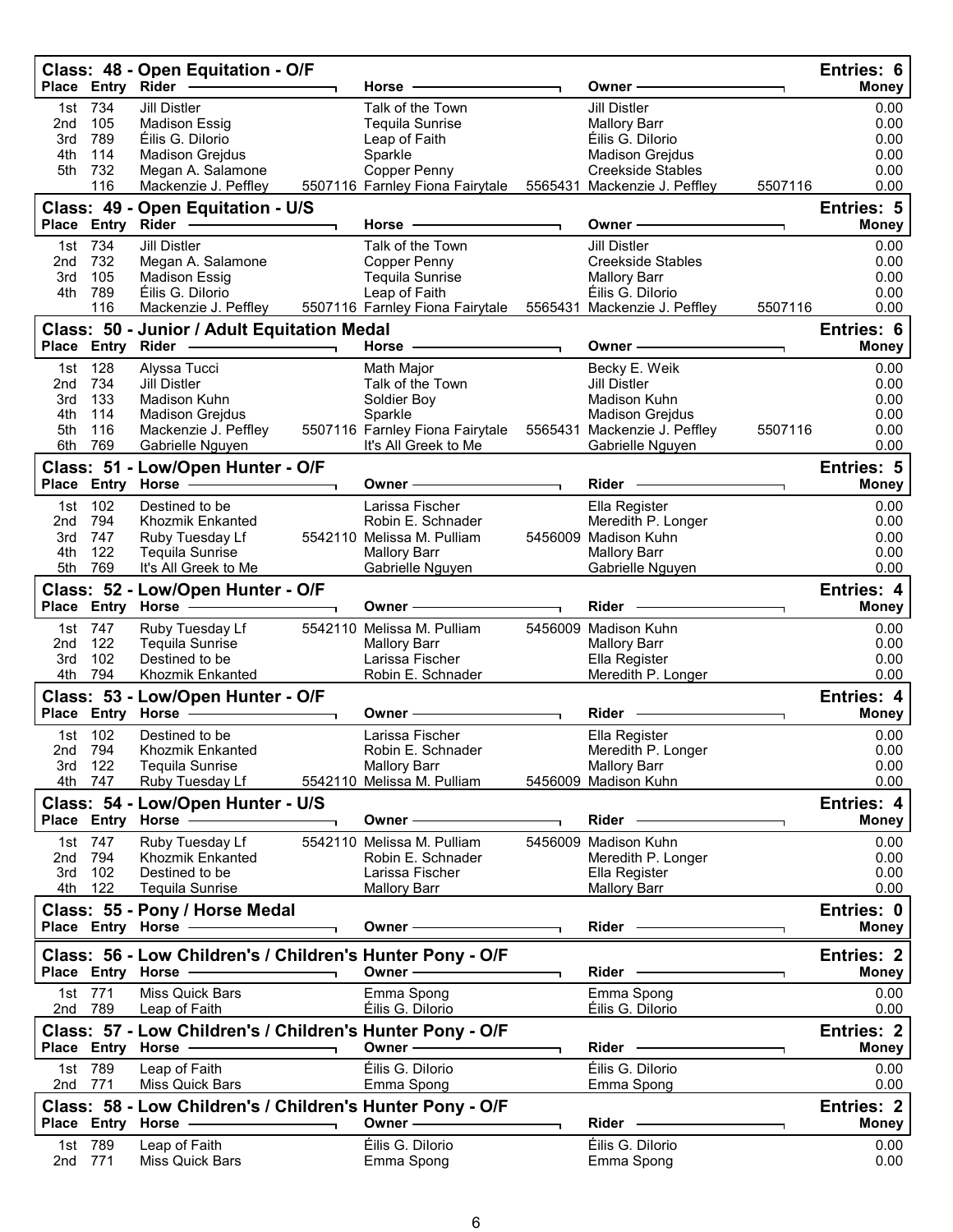|                                                       |                          | Class: 59 - Low Children's / Children's Hunter Pony - U/S<br>Place Entry Horse - and the contract of the contract of the contract of the contract of the contract of the contract of the contract of the contract of the contract of the contract of the contract of the contract of the co | Owner $\overline{\qquad \qquad }$                                                                                                                                                                                             | Rider ———————                                                                                                                                                                                                                        | <b>Entries: 2</b><br><b>Money</b>                    |
|-------------------------------------------------------|--------------------------|---------------------------------------------------------------------------------------------------------------------------------------------------------------------------------------------------------------------------------------------------------------------------------------------|-------------------------------------------------------------------------------------------------------------------------------------------------------------------------------------------------------------------------------|--------------------------------------------------------------------------------------------------------------------------------------------------------------------------------------------------------------------------------------|------------------------------------------------------|
| 1st 771<br>2nd 789                                    |                          | Miss Quick Bars<br>Leap of Faith                                                                                                                                                                                                                                                            | Emma Spong<br>Éilis G. Dilorio                                                                                                                                                                                                | Emma Spong<br>Éilis G. Dilorio                                                                                                                                                                                                       | 0.00<br>0.00                                         |
|                                                       |                          | Class: 60 - Low Children's / Low Adult Hunter Horse - O/F<br>Place Entry Horse - and the manufacturer of the manufacturer of the manufacturer of the manufacturer of the manufacturer of the manufacturer of the manufacturer of the manufacturer of the manufacturer of the manufacturer o | Owner $\longrightarrow$                                                                                                                                                                                                       |                                                                                                                                                                                                                                      | <b>Entries: 2</b><br><b>Money</b>                    |
| 1st 135                                               |                          | Magic in the Air<br>2nd 734 Talk of the Town                                                                                                                                                                                                                                                | Carly Gutman<br>Jill Distler                                                                                                                                                                                                  | Carly Gutman<br>Jill Distler <b>Contract Control</b>                                                                                                                                                                                 | 0.00<br>0.00                                         |
|                                                       |                          | Class: 61 - Low Children's / Low Adult Hunter Horse - O/F<br>Place Entry Horse - and the manufacturer of the manufacturer of the manufacturer of the manufacturer of the manufacturer of the manufacturer of the manufacturer of the manufacturer of the manufacturer of the manufacturer o | Owner $\longrightarrow$                                                                                                                                                                                                       | Rider —                                                                                                                                                                                                                              | <b>Entries: 2</b><br><b>Money</b>                    |
| 1st 734<br>2nd 135                                    |                          | Talk of the Town<br>Magic in the Air                                                                                                                                                                                                                                                        | Jill Distler<br>Carly Gutman                                                                                                                                                                                                  | Jill Distler<br>Carly Gutman                                                                                                                                                                                                         | 0.00<br>0.00                                         |
|                                                       |                          | Class: 62 - Low Children's / Low Adult Hunter Horse - O/F<br>Place Entry Horse - and the manufacturer of the manufacturer of the manufacturer of the manufacturer of the manufacturer of the manufacturer of the manufacturer of the manufacturer of the manufacturer of the manufacturer o | Owner - The Common Common Common Common Common Common Common Common Common Common Common Common Common Common Common Common Common Common Common Common Common Common Common Common Common Common Common Common Common Common | Rider                                                                                                                                                                                                                                | Entries: 2<br><b>Money</b>                           |
| 1st 734<br>2nd 135                                    |                          | Talk of the Town<br>Magic in the Air                                                                                                                                                                                                                                                        | Jill Distler<br>Carly Gutman                                                                                                                                                                                                  | Jill Distler<br>Carly Gutman Carl Carlos                                                                                                                                                                                             | 0.00<br>0.00                                         |
|                                                       |                          | Class: 63 - Low Children's / Low Adult Hunter Horse - U/S<br>Place Entry Horse - and the contract of the contract of the contract of the contract of the contract of the contract of the contract of the contract of the contract of the contract of the contract of the contract of the co | $0$ wner $\qquad$                                                                                                                                                                                                             | Rider - The Management of the Management of the Management of the Management of the Management of the Management of the Management of the Management of the Management of the Management of the Management of the Management o<br>┑. | Entries: 2<br><b>Money</b>                           |
| 1st 734<br>2nd 135                                    |                          | Talk of the Town<br>Magic in the Air                                                                                                                                                                                                                                                        | Jill Distler<br>Carly Gutman                                                                                                                                                                                                  | Jill Distler<br>Carly Gutman Carl Carlos                                                                                                                                                                                             | 0.00<br>0.00                                         |
|                                                       |                          | Class: 64 - Thoroughbred Hunter - O/F<br>Place Entry Horse                                                                                                                                                                                                                                  |                                                                                                                                                                                                                               |                                                                                                                                                                                                                                      | Entries: 2<br><b>Money</b>                           |
| 1st 758<br>2nd 776                                    |                          | Dream Come True<br>Yours Truly <b>Contract Contract Contract Contract Contract Contract Contract Contract Contract Contract Contract</b>                                                                                                                                                    | Stephanie Krzak<br>Madison E. Barnett                                                                                                                                                                                         | Stephanie Krzak<br>Madison E. Barnett                                                                                                                                                                                                | 0.00<br>0.00                                         |
|                                                       |                          | Class: 65 - Thoroughbred Hunter - O/F<br>Place Entry Horse                                                                                                                                                                                                                                  | Owner <u>example</u>                                                                                                                                                                                                          | ┑.                                                                                                                                                                                                                                   | Entries: 2<br><b>Money</b>                           |
| 1st 776<br>2nd 758                                    |                          | <b>Yours Truly</b><br>Dream Come True                                                                                                                                                                                                                                                       | Madison E. Barnett<br>Stephanie Krzak                                                                                                                                                                                         | Madison E. Barnett<br>Stephanie Krzak                                                                                                                                                                                                | 0.00<br>0.00                                         |
|                                                       |                          | Class: 66 - Thoroughbred Hunter - O/F<br>Place Entry Horse - 2000                                                                                                                                                                                                                           | Owner ————————                                                                                                                                                                                                                | Rider<br>┑                                                                                                                                                                                                                           | <b>Entries: 2</b><br><b>Money</b>                    |
| 1st 758<br>2nd 776                                    |                          | Dream Come True<br>Yours Truly                                                                                                                                                                                                                                                              | Stephanie Krzak<br>Madison E. Barnett                                                                                                                                                                                         | Stephanie Krzak<br>Madison E. Barnett [19]                                                                                                                                                                                           | 0.00<br>0.00                                         |
|                                                       |                          | Class: 67 - Thoroughbred Hunter - U/S                                                                                                                                                                                                                                                       | Owner $\overline{\phantom{a}}$                                                                                                                                                                                                | ┑                                                                                                                                                                                                                                    | Entries: 1<br><b>Money</b>                           |
|                                                       |                          | 1st 758 Dream Come True                                                                                                                                                                                                                                                                     | Stephanie Krzak                                                                                                                                                                                                               | Stephanie Krzak                                                                                                                                                                                                                      | 0.00                                                 |
|                                                       |                          | Class: 68 - Pole Jumpers - Table II, Sec. 1<br>Place Entry Horse - - - - - - -                                                                                                                                                                                                              | $\overline{\phantom{a}}$ Owner —                                                                                                                                                                                              | Rider                                                                                                                                                                                                                                | <b>Entries: 1</b><br><b>Money</b>                    |
| 1st 136                                               |                          | Happy Feet                                                                                                                                                                                                                                                                                  | Madison E. Barnett                                                                                                                                                                                                            | Jack Zuidema                                                                                                                                                                                                                         | 0.00                                                 |
|                                                       |                          | Class: 69 - Pole Jumpers - Table II, Sec. 2(c)                                                                                                                                                                                                                                              |                                                                                                                                                                                                                               |                                                                                                                                                                                                                                      | Entries: 1                                           |
| Place Entry Horse -                                   |                          |                                                                                                                                                                                                                                                                                             | Owner -                                                                                                                                                                                                                       | Rider -                                                                                                                                                                                                                              | Money                                                |
| 1st 136                                               |                          | Happy Feet                                                                                                                                                                                                                                                                                  | Madison E. Barnett                                                                                                                                                                                                            | Jack Zuidema                                                                                                                                                                                                                         | 0.00                                                 |
|                                                       |                          | Class: 70 - Pole Jumpers - Table II Sec. 2(a)<br>Place Entry Horse -                                                                                                                                                                                                                        | Owner-                                                                                                                                                                                                                        | Rider -                                                                                                                                                                                                                              | Entries: 1<br><b>Money</b>                           |
| 1st 136                                               |                          | Happy Feet                                                                                                                                                                                                                                                                                  | Madison E. Barnett                                                                                                                                                                                                            | Jack Zuidema                                                                                                                                                                                                                         | 0.00                                                 |
| Place Entry Horse                                     |                          | Class: 71 - Crossrail Jumpers - Table II, Sec. 1                                                                                                                                                                                                                                            | Owner-                                                                                                                                                                                                                        | Rider -                                                                                                                                                                                                                              | Entries: 7<br><b>Money</b>                           |
| 1st 142<br>2nd 718<br>3rd<br>4th<br>741<br>5th<br>6th | 791<br>786<br>138<br>146 | <b>Curious George</b><br>Indian Outlaw<br>Dollar Daze<br><b>Flat Stanley</b><br>Cool Consigliere<br><b>Thunder Alex</b><br>Hal                                                                                                                                                              | Leah Saltzman<br>Sarah Bryan<br>Rebecca Redding<br>Madison E. Barnett<br>Mackenzie Reynolds<br>Alexis L. Cassel<br><b>Emily Hornung</b>                                                                                       | Leah Saltzman<br>Abigail Strauss<br>Chloe Hoch<br>Morgan Chambers<br>Mackenzie Reynolds<br>Alexis L. Cassel<br><b>Emily Hornung</b>                                                                                                  | 0.00<br>0.00<br>0.00<br>0.00<br>0.00<br>0.00<br>0.00 |
|                                                       | 756                      | Pocket Full of Sunshine                                                                                                                                                                                                                                                                     | Michelle Duffy                                                                                                                                                                                                                | Sarah Bryan                                                                                                                                                                                                                          | 0.00                                                 |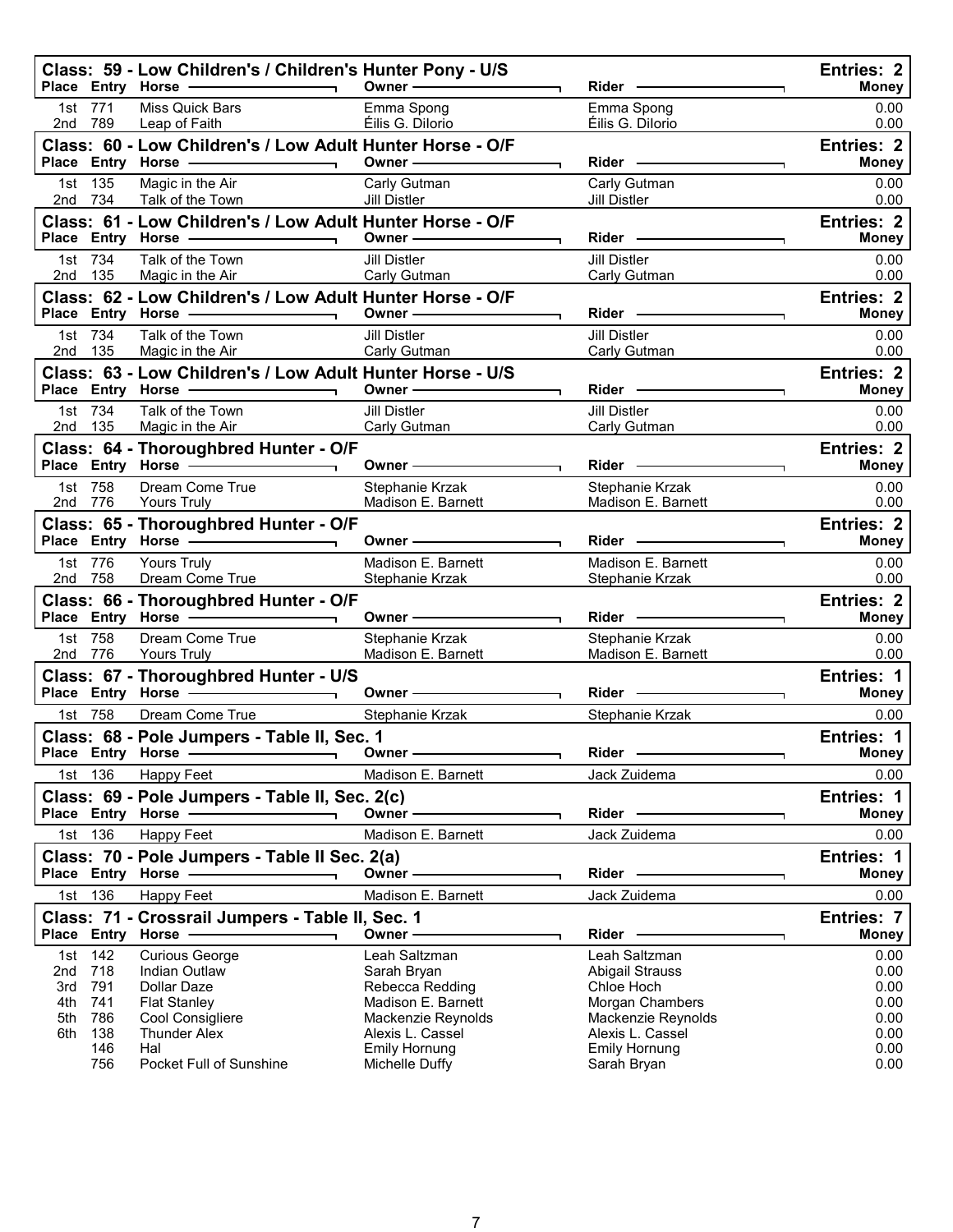|            |                | Class: 72 - Crossrail Jumpers - Table II, Sec. 2(c)<br>Place Entry Horse | Owner -                                      | <b>Rider</b>                                  | Entries: 6<br><b>Money</b> |
|------------|----------------|--------------------------------------------------------------------------|----------------------------------------------|-----------------------------------------------|----------------------------|
|            | 1st 756        | Pocket Full of Sunshine                                                  | Michelle Duffy                               | Sarah Bryan                                   | 0.00                       |
| 2nd        | 791            | Dollar Daze                                                              | Rebecca Redding                              | Chloe Hoch                                    | 0.00                       |
| 3rd        | 718            | Indian Outlaw                                                            | Sarah Bryan                                  | <b>Abigail Strauss</b>                        | 0.00                       |
| 4th        | 138            | <b>Thunder Alex</b>                                                      | Alexis L. Cassel                             | Alexis L. Cassel                              | 0.00                       |
| 5th        | 741<br>786     | <b>Flat Stanley</b><br>Cool Consigliere                                  | Madison E. Barnett<br>Mackenzie Reynolds     | Morgan Chambers<br>Mackenzie Reynolds         | 0.00<br>0.00               |
|            |                |                                                                          |                                              |                                               |                            |
|            |                | Class: 73 - Crossrail Jumpers - Table II Sec. 2(a)<br>Place Entry Horse  | Owner-                                       | Rider                                         | Entries: 6<br>Money        |
| 1st        | 756            | Pocket Full of Sunshine                                                  | Michelle Duffy                               | Sarah Bryan                                   | 0.00                       |
| 2nd        | 718            | <b>Indian Outlaw</b>                                                     | Sarah Bryan                                  | <b>Abigail Strauss</b>                        | 0.00                       |
| 3rd        | 791            | Dollar Daze                                                              | Rebecca Redding                              | Chloe Hoch                                    | 0.00                       |
| 4th<br>5th | 741<br>786     | <b>Flat Stanley</b><br>Cool Consigliere                                  | Madison E. Barnett                           | Morgan Chambers<br>Mackenzie Reynolds         | 0.00<br>0.00               |
|            | 138            | <b>Thunder Alex</b>                                                      | Mackenzie Reynolds<br>Alexis L. Cassel       | Alexis L. Cassel                              | 0.00                       |
|            |                | Class: 74 - Crossrail Jumpers - Gamblers Choice                          |                                              |                                               | Entries: 5                 |
|            |                | Place Entry Horse                                                        | Owner -                                      | Rider                                         | <b>Money</b>               |
| 1st        | 138            | <b>Thunder Alex</b>                                                      | Alexis L. Cassel                             | Alexis L. Cassel                              | 0.00                       |
| 2nd        | 791            | Dollar Daze                                                              | Rebecca Redding                              | Chloe Hoch                                    | 0.00                       |
| 2nd        | 756            | Pocket Full of Sunshine                                                  | Michelle Duffy                               | Sarah Bryan                                   | 0.00                       |
| 2nd        | 718            | <b>Indian Outlaw</b>                                                     | Sarah Bryan                                  | Abigail Strauss<br>Mackenzie Reynolds         | 0.00                       |
| 3rd        | 786            | Cool Consigliere                                                         | Mackenzie Reynolds                           |                                               | 0.00                       |
|            |                | Class: 75 - Beginner Jumpers - Table II, Sec. 1<br>Place Entry Horse -   | Owner -                                      | Rider                                         | Entries: 6<br>Money        |
|            | 1st 770        | <b>Dollar Daze</b>                                                       | Rebecca Redding                              | Audrey Redding                                | 0.00                       |
| 2nd        | 140            | N/A                                                                      | <b>Emily Lawrence</b>                        | Emily Lawrence                                | 0.00                       |
| 3rd        | 787            | Wise 'N Star                                                             | Natalie Warner                               | Natalie Warner                                | 0.00                       |
| 4th        | 142            | <b>Curious George</b>                                                    | Leah Saltzman                                | Zoe Andrews                                   | 0.00                       |
| 5th        | 773            | Not Just a Mint "Tic Tac"                                                | Jerusha ". Dyson                             | Abilene G. Griffiths                          | 0.00                       |
| 6th        | 146            | Hal                                                                      | <b>Emily Hornung</b>                         | <b>Emily Hornung</b>                          | 0.00                       |
|            |                | Class: 76 - Beginner Jumpers - Table II, Sec. 2(c)                       |                                              |                                               | <b>Entries: 6</b>          |
|            |                | Place Entry Horse -----------                                            | Owner —                                      | Rider -                                       | <b>Money</b>               |
| 1st        | 140            | N/A                                                                      | <b>Emily Lawrence</b>                        | <b>Emily Lawrence</b>                         | 0.00                       |
| 2nd<br>3rd | 770<br>773     | Dollar Daze<br>Not Just a Mint "Tic Tac"                                 | Rebecca Redding<br>Jerusha ". Dyson          | <b>Audrey Redding</b><br>Abilene G. Griffiths | 0.00<br>0.00               |
| 4th        | 787            | Wise 'N Star                                                             | Natalie Warner                               | Natalie Warner                                | 0.00                       |
| 5th        | 146            | Hal                                                                      | <b>Emily Hornung</b>                         | <b>Emily Hornung</b>                          | 0.00                       |
| 6th        | 142            | <b>Curious George</b>                                                    | Leah Saltzman                                | Zoe Andrews                                   | 0.00                       |
|            |                | Class: 77 - Beginner Jumpers - Table II Sec. 2(a)                        |                                              |                                               | <b>Entries: 7</b>          |
|            |                | Place Entry Horse -                                                      | Owner-                                       | Rider                                         | <b>Money</b>               |
| 1st        | 764            | Sizzle                                                                   | Madison E. Barnett                           | Madison Gordon                                | 0.00                       |
| 2nd        | 140            | N/A                                                                      | <b>Emily Lawrence</b>                        | <b>Emily Lawrence</b>                         | 0.00                       |
| 3rd        | 142            | <b>Curious George</b>                                                    | Leah Saltzman                                | Zoe Andrews                                   | 0.00                       |
| 4th        | 773            | Not Just a Mint "Tic Tac"                                                | Jerusha ". Dyson                             | Abilene G. Griffiths                          | 0.00                       |
| 5th<br>6th | 787<br>146     | Wise 'N Star<br>Hal                                                      | Natalie Warner<br><b>Emily Hornung</b>       | Natalie Warner<br><b>Emily Hornung</b>        | 0.00<br>0.00               |
|            | 770            | Dollar Daze                                                              | Rebecca Redding                              | <b>Audrey Redding</b>                         | 0.00                       |
|            |                | Class: 78 - Beginner Jumpers - Gamblers Choice                           |                                              |                                               | Entries: 6                 |
|            |                | Place Entry Horse -                                                      | Owner-                                       | Rider -                                       | <b>Money</b>               |
| 1st        | 140            | N/A                                                                      | <b>Emily Lawrence</b>                        | <b>Emily Lawrence</b>                         | 0.00                       |
| 2nd        | 138            | <b>Thunder Alex</b>                                                      | Alexis L. Cassel                             | Alexis L. Cassel                              | 0.00                       |
| 3rd        | 770            | Dollar Daze                                                              | Rebecca Redding                              | Audrey Redding                                | 0.00                       |
| 4th        | 787            | Wise 'N Star                                                             | Natalie Warner                               | Natalie Warner                                | 0.00                       |
| 5th        | 773<br>142     | Not Just a Mint "Tic Tac"<br><b>Curious George</b>                       | Jerusha ". Dyson<br>Leah Saltzman            | Abilene G. Griffiths<br>Zoe Andrews           | 0.00<br>0.00               |
|            |                | Class: 79 - Itty Bitty Jumpers - Table II, Sec. 1                        |                                              |                                               | <b>Entries: 7</b>          |
|            |                | Place Entry Horse -                                                      | Owner -                                      | Rider                                         | <b>Money</b>               |
|            |                |                                                                          |                                              |                                               |                            |
| 2nd        | 1st 779<br>119 | Crosby<br>Andromeda                                                      | Michaela L. Schock<br><b>Tiffany Brunner</b> | Michaela L. Schock<br>Samantha Brunner        | 0.00<br>0.00               |
| 3rd        | 147            | <b>Bust a Move</b>                                                       | Jessica Wolkskill                            | Maegyn MacLean                                | 0.00                       |
| 4th        | 150            | Sonitas Peppy Sprat                                                      | Ashley Weidman                               | Ashley Weidman                                | 0.00                       |
| 5th        | 772            | Emmy's Grey Angel                                                        | Annalisa C. Griffiths                        | Annalisa C. Griffiths                         | 0.00                       |
| 6th        | 129            | <b>HEKILI</b>                                                            | Gabrielle Nguyen                             | Gabrielle Nguyen                              | 0.00                       |
|            | 764            | Sizzle                                                                   | Madison E. Barnett                           | Madison Gordon                                | 0.00                       |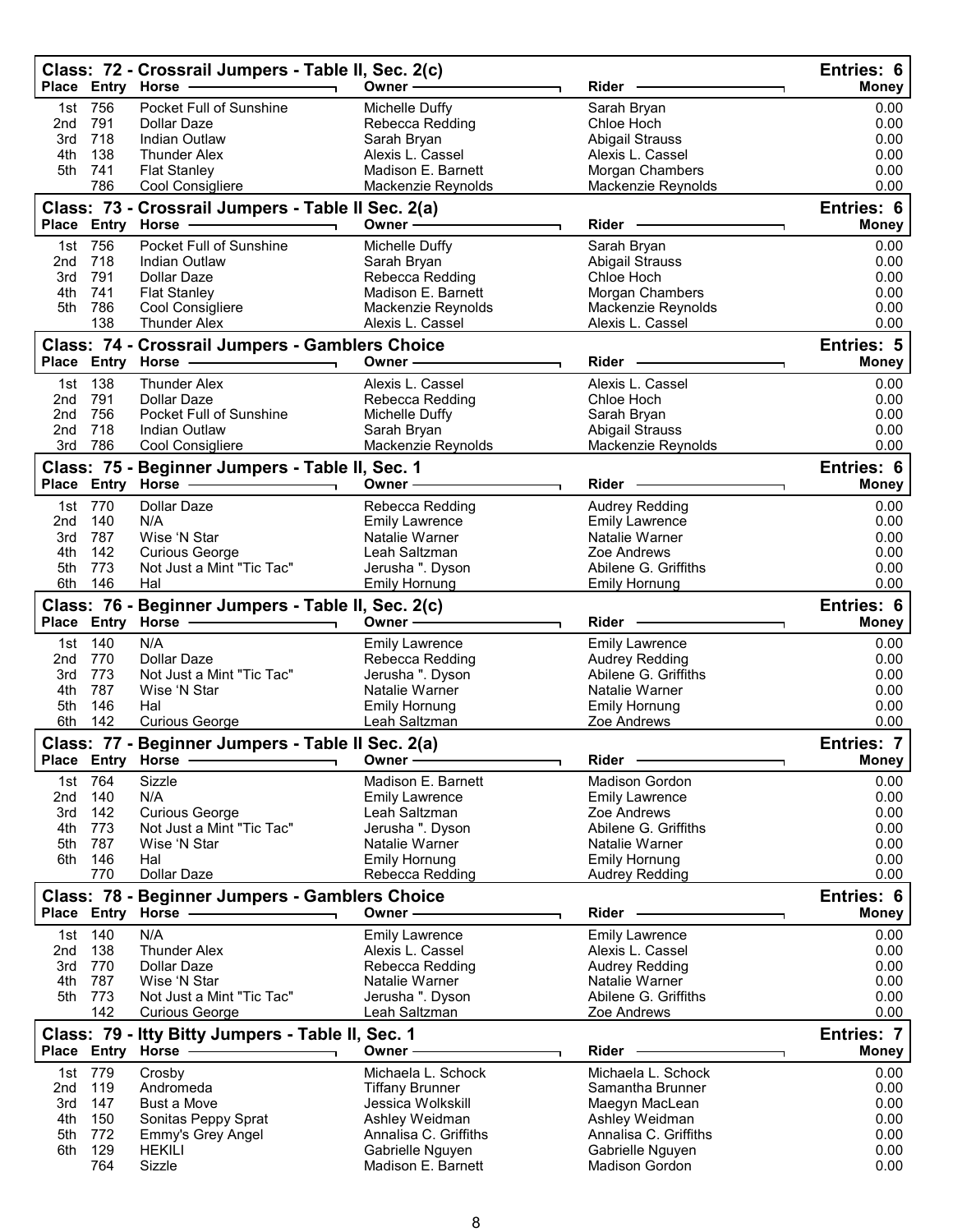|            |                    | Class: 80 - Itty Bitty Jumpers - Table II, Sec. 2(c)<br>Place Entry Horse -                                                                                                                                                                                                             | Owner -                                   | Rider                                   | Entries: 7<br><b>Money</b> |
|------------|--------------------|-----------------------------------------------------------------------------------------------------------------------------------------------------------------------------------------------------------------------------------------------------------------------------------------|-------------------------------------------|-----------------------------------------|----------------------------|
| 1st        | 779                | Crosby                                                                                                                                                                                                                                                                                  | Michaela L. Schock                        | Michaela L. Schock                      | 0.00                       |
| 2nd        | 772                | Emmy's Grey Angel                                                                                                                                                                                                                                                                       | Annalisa C. Griffiths                     | Annalisa C. Griffiths                   | 0.00                       |
| 3rd<br>4th | 764<br>147         | Sizzle<br><b>Bust a Move</b>                                                                                                                                                                                                                                                            | Madison E. Barnett<br>Jessica Wolkskill   | Madison Gordon                          | 0.00                       |
| 5th        | 129                | <b>HEKILI</b>                                                                                                                                                                                                                                                                           | Gabrielle Nguyen                          | Maegyn MacLean<br>Gabrielle Nguyen      | 0.00<br>0.00               |
| 6th        | 150                | Sonitas Peppy Sprat                                                                                                                                                                                                                                                                     | Ashley Weidman                            | Ashley Weidman                          | 0.00                       |
|            | 119                | Andromeda                                                                                                                                                                                                                                                                               | <b>Tiffany Brunner</b>                    | Samantha Brunner                        | 0.00                       |
|            |                    | Class: 81 - Itty Bitty Jumpers - Table II Sec. 2(a)<br>Place Entry Horse -                                                                                                                                                                                                              | Owner $-$                                 | Rider                                   | Entries: 6<br><b>Money</b> |
| 1st        | 764                | Sizzle                                                                                                                                                                                                                                                                                  | Madison E. Barnett                        | <b>Madison Gordon</b>                   | 0.00                       |
| 2nd<br>3rd | 779<br>150         | Crosby                                                                                                                                                                                                                                                                                  | Michaela L. Schock                        | Michaela L. Schock                      | 0.00<br>0.00               |
| 4th        | 147                | Sonitas Peppy Sprat<br>Bust a Move                                                                                                                                                                                                                                                      | Ashley Weidman<br>Jessica Wolkskill       | Ashley Weidman<br>Maegyn MacLean        | 0.00                       |
| 5th        | 119                | Andromeda                                                                                                                                                                                                                                                                               | <b>Tiffany Brunner</b>                    | Samantha Brunner                        | 0.00                       |
| 6th        | 772                | Emmy's Grey Angel                                                                                                                                                                                                                                                                       | Annalisa C. Griffiths                     | Annalisa C. Griffiths                   | 0.00                       |
|            |                    | Class: 82 - Itty Bitty Jumpers - Gamblers Choice                                                                                                                                                                                                                                        |                                           |                                         | Entries: 6                 |
|            |                    | Place Entry Horse - 2000                                                                                                                                                                                                                                                                | Owner -                                   | <b>Rider</b>                            | <b>Money</b>               |
| 2nd        | 1st 779<br>150     | Crosby<br>Sonitas Peppy Sprat                                                                                                                                                                                                                                                           | Michaela L. Schock<br>Ashley Weidman      | Michaela L. Schock<br>Ashley Weidman    | 0.00<br>0.00               |
| 3rd        | 147                | <b>Bust a Move</b>                                                                                                                                                                                                                                                                      | Jessica Wolkskill                         | Maegyn MacLean                          | 0.00                       |
| 4th        | 764                | Sizzle                                                                                                                                                                                                                                                                                  | Madison E. Barnett                        | <b>Madison Gordon</b>                   | 0.00                       |
| 5th        | 772                | Emmy's Grey Angel                                                                                                                                                                                                                                                                       | Annalisa C. Griffiths                     | Annalisa C. Griffiths                   | 0.00                       |
| 6th        | 119                | Andromeda                                                                                                                                                                                                                                                                               | <b>Tiffany Brunner</b>                    | Samantha Brunner                        | 0.00                       |
|            |                    | Class: 83 - Preliminary Jumpers - Table II, Sec. 1<br>Place Entry Horse -                                                                                                                                                                                                               | Owner -                                   | Rider                                   | Entries: 4<br><b>Money</b> |
| 1st        | 143                | False I.D.                                                                                                                                                                                                                                                                              | Angela Serpico                            | Angela Serpico                          | 0.00                       |
| 2nd        | 149                | Tequila                                                                                                                                                                                                                                                                                 | Jessica Wolfskill                         | Jessica Wolfskill                       | 0.00                       |
| 3rd        | 753                | Beauty and the Beast                                                                                                                                                                                                                                                                    | <b>Rachel Smith</b>                       | <b>Rachel Smith</b>                     | 0.00                       |
| 4th        | 788                | Hail to the Master                                                                                                                                                                                                                                                                      | Sabina F. Carbaugh                        | Sabina F. Carbaugh                      | 0.00                       |
|            |                    | Class: 84 - Preliminary Jumpers - Table II, Sec. 2(c)                                                                                                                                                                                                                                   |                                           |                                         | Entries: 4                 |
|            |                    | Place Entry Horse                                                                                                                                                                                                                                                                       | Owner-                                    | Rider -                                 | <b>Money</b>               |
| 1st<br>2nd | 149<br>788         | Tequila<br>Hail to the Master                                                                                                                                                                                                                                                           | Jessica Wolfskill<br>Sabina F. Carbaugh   | Jessica Wolfskill<br>Sabina F. Carbaugh | 0.00<br>0.00               |
| 3rd        | 143                | False I.D.                                                                                                                                                                                                                                                                              | Angela Serpico                            | Angela Serpico                          | 0.00                       |
| 4th        | 753                | Beauty and the Beast                                                                                                                                                                                                                                                                    | Rachel Smith                              | Rachel Smith                            | 0.00                       |
|            |                    | Class: 85 - Preliminary Jumpers - Table II Sec. 2(a)                                                                                                                                                                                                                                    |                                           |                                         | Entries: 4                 |
|            |                    | Place Entry Horse - The Management of the Management of the Management of the Management of the Management of                                                                                                                                                                           | Owner $\_\_$                              | Rider                                   | <b>Money</b>               |
|            | 1st 788            | Hail to the Master                                                                                                                                                                                                                                                                      | Sabina F. Carbaugh<br>Jessica Wolfskill   | Sabina F. Carbaugh<br>Jessica Wolfskill | 0.00                       |
|            | 2nd 149<br>3rd 143 | Tequila<br>False I.D.                                                                                                                                                                                                                                                                   | Angela Serpico                            | Angela Serpico                          | 0.00<br>0.00               |
|            | 4th 753            | Beauty and the Beast                                                                                                                                                                                                                                                                    | Rachel Smith                              | Rachel Smith                            | 0.00                       |
|            |                    | Class: 86 - Preliminary Jumpers - Gamblers Choice                                                                                                                                                                                                                                       |                                           |                                         | Entries: 4                 |
|            |                    |                                                                                                                                                                                                                                                                                         | Owner -                                   | Rider -                                 | Money                      |
|            | 1st 149            | Tequila                                                                                                                                                                                                                                                                                 | Jessica Wolfskill                         | Jessica Wolfskill                       | 0.00                       |
|            | 2nd 753<br>3rd 788 | Beauty and the Beast<br>Hail to the Master                                                                                                                                                                                                                                              | <b>Rachel Smith</b><br>Sabina F. Carbaugh | Rachel Smith<br>Sabina F. Carbaugh      | 0.00<br>0.00               |
|            | 4th 143            | False I.D.                                                                                                                                                                                                                                                                              | Angela Serpico                            | Angela Serpico                          | 0.00                       |
|            |                    | Class: 87 - Thoroughbred Jumpers - Table II, Sec. 1                                                                                                                                                                                                                                     |                                           |                                         | Entries: 0                 |
|            |                    | Place Entry Horse <b>Constant Constructs</b>                                                                                                                                                                                                                                            | Owner —————                               | Rider —                                 | <b>Money</b>               |
|            |                    | Class: 88 - Thoroughbred Jumpers - Table II, Sec. 2(c)<br>Place Entry Horse - 2000<br>$\overline{\phantom{0}}$                                                                                                                                                                          | Owner -                                   | Rider ————                              | Entries: 0<br>Money        |
|            |                    | Class: 89 - Thoroughbred Jumpers - Table II Sec. 2(a)<br>Place Entry Horse - and the manufacturer of the manufacturer of the manufacturer of the manufacturer of the manufacturer of the manufacturer of the manufacturer of the manufacturer of the manufacturer of the manufacturer o | Owner -                                   | Rider —                                 | Entries: 0<br>Money        |
|            |                    | Class: 90 - Thoroughbred Jumpers - Gamblers Choice                                                                                                                                                                                                                                      | Owner -                                   | Rider -                                 | Entries: 1<br><b>Money</b> |
|            | 1st 143            | False I.D.                                                                                                                                                                                                                                                                              | Angela Serpico                            | Angela Serpico                          | 0.00                       |
|            |                    | Class: 91 - Low Child / Adult Jumpers - Table II, Sec. 1                                                                                                                                                                                                                                |                                           |                                         | Entries: 1                 |
|            |                    | Place Entry Horse -<br>$\overline{\phantom{a}}$                                                                                                                                                                                                                                         | Owner-                                    | $Rider -$                               | <b>Money</b>               |
|            | 1st 780            | Lightning Moon                                                                                                                                                                                                                                                                          | Michaela L. Schock                        | Michaela L. Schock                      | 0.00                       |